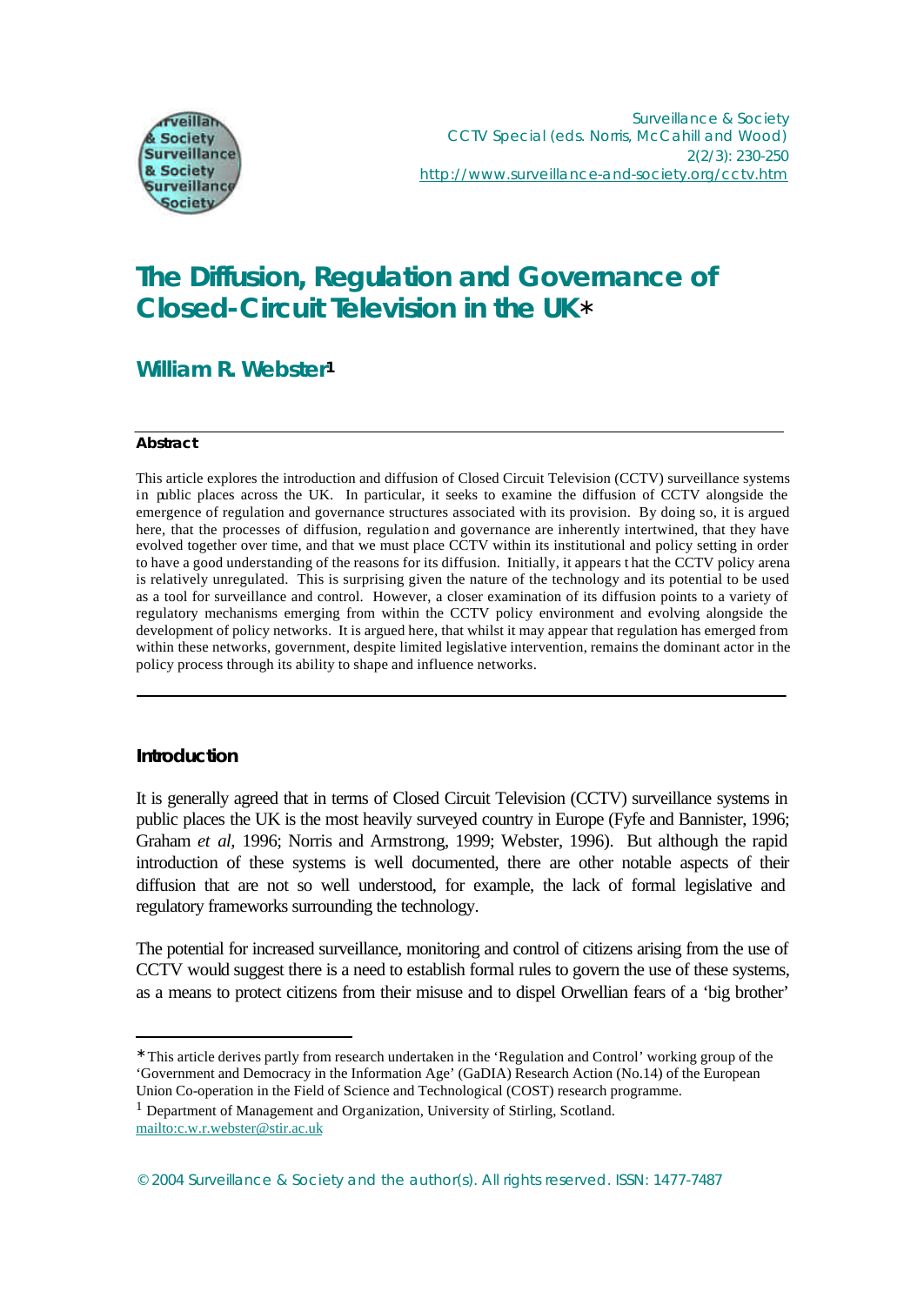surveillance society. It is therefore surprising that the introduction of CCTV has not been accompanied by national legislation or controls. However, in the absence of national control, CCTV systems have developed common technical standards and operational procedures through voluntary self-regulation. The emergence of these new voluntary measures, from within policy networks of service providers, suggests that traditional formal regulation may be unnecessary and that technological control, even for sensitive technologies like CCTV, can be achieved without formal regulatory mechanisms.

This article argues that the *process* of diffusion plays a key part in setting regulatory measures and procedures. This is because the actors and agencies involved in the diffusion of the technology are also involved in shaping the technology's emergent regulatory environment. For CCTV it is evident that the process of diffusion has been dominated by government agencies, agencies that might otherwise have been involved in establishing formal regulatory measures, such as the creation of specific CCTV legislation or the setting up of regulatory bodies. Consequently, the involvement of central government in these processes suggests that formal regulation, in the form of legislation and dedicated regulatory bodies, may be irrelevant in the contemporary polity.

This article presents a case study of the diffusion of CCTV in the UK. It presents a detailed account of the uptake of CCTV and relevant government policy associated with its uptake. However, this article is not just about CCTV technology, it also offers a commentary on the development of governance arrangements in a fast moving technological area. As such, this empirical study offers important insights to the diffusion and regulation processes surrounding all new technologies. Although the article is concerned with the regulation of a new technology it does not attempt to assess the effectiveness of regulation, but the existence of regulatory measures and their nature and type.

The rest of the article is split into five main sections. The next section explores the perceived lack of regulatory control of CCTV and the existence of common standards in CCTV provision. This is followed by a section which establishes the extent of CCTV diffusion in the UK. It highlights the significance of political rhetoric and the Home Office's 'CCTV Initiative' to the emergence of CCTV policy and systems. This is followed by a section which examines the development of regulatory measures governing the use of CCTV systems, and a penultimate section that discusses the development of networks of actors and institutions in the CCTV policy arena and the extent to which these have influenced the provision of CCTV, and its regulation. The final section offers concluding comments.

## **Common Approaches to Public Space CCTV Systems**

Although the intrusive nature and monitoring capability offered by CCTV surveillance systems might suggest a technology that is subject to well defined formal regulation and control, this is not actually the case (Maguire, 1998). Organisations and citizens in the UK are relatively free to install and operate systems in any location, regardless of who is the subject of surveillance. Consequently, we have started to see the emergence of systems in a variety of locations, even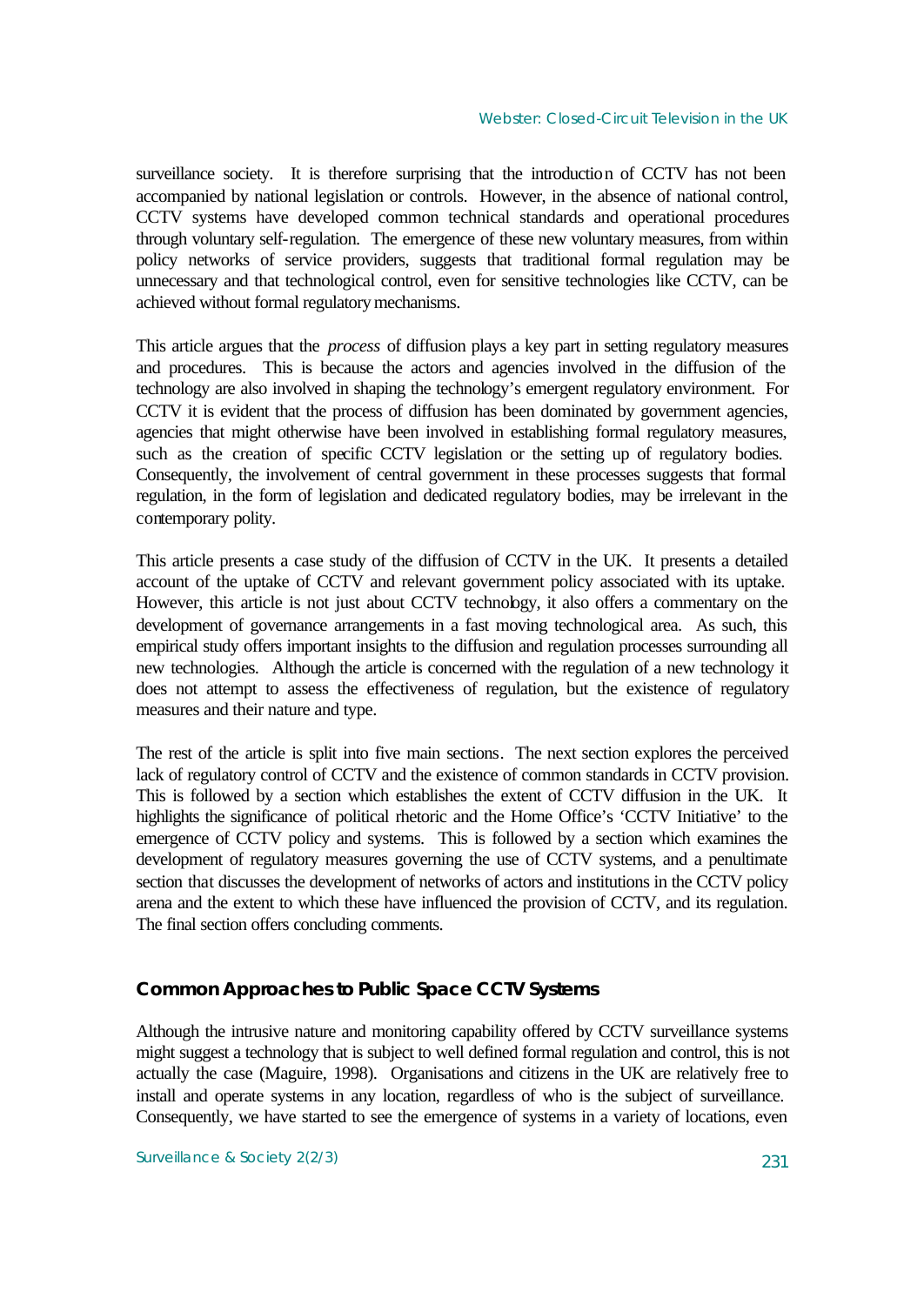where the surveillance capability extends beyond the camera location into neighbouring properties or public places. Further to this, there are no controls about how systems are used, for example whether there is live continuous monitoring or just the recording of cameras images, or whether operatives conduct 'targeted' surveillance. This has led to a general perception that the technology is unregulated, that anybody can install any system, in any location, for any purpose.

Despite the apparent lack of regulation and control of CCTV provision, standard approaches to the provision and operation of CCTV systems in public places have emerged and are generally agreed. For example, there are common approaches to the *purpose* of systems, the *use* of systems, and the *technological specification* and components of systems. These are summarised in Table 1.

Most public space CCTV systems in the UK are installed with the intention of detecting, reducing and deterring crime, disorder, anti-social and undesirable behaviour, and reducing the fear of crime. Typically the success of these systems is measured by reductions in the levels of crime and the fear of crime, and increased detection rates. In this respect these systems have a common purpose and are clearly seen as tools to meet crime and disorder and community safety objectives.

| Approach                                                 | <b>Features</b>                                                                                                                                                                                                                                                 |  |
|----------------------------------------------------------|-----------------------------------------------------------------------------------------------------------------------------------------------------------------------------------------------------------------------------------------------------------------|--|
| The purpose of systems                                   | Usually to detect, deter and reduce crime, disorder,<br>anti-social and undesirable behaviour.                                                                                                                                                                  |  |
| The use of systems                                       | Usually governed by voluntary code of practice, which<br>states: who can control the cameras, who has access<br>to footage, who can enter control room (etc).                                                                                                   |  |
| The technical components and<br>specification of systems | Systems usually consist of cameras, networked by<br>dedicated infrastructure to a monitoring<br>centre<br>monitoring, recording<br>including<br>and<br>storage<br>equipment. The specification of cameras lenses and<br>images is agreed by industry standards. |  |

**Table 1:** *Common Approaches to Public Space CCTV Systems in the UK*

There are also common approaches to the way surveillance systems are used. For example, there are agreed working practices about how the operators should operate the cameras, about who has access to the control room and CCTV footage, about the location of signs alerting citizens to the presence of cameras, and about when the police should be alerted to an observed incident. These ways of working have been codified in voluntary codes of practice (Bulos and Sarno, 1996) and training programmes, with best practice disseminated by various interest groups, such as the Local Government Information Unit (1994, 1996) and the CCTV Users Group (1999).

CCTV systems normally conform to agreed industry configurations (BSI, 1999; BSIA, 1999), most incorporate a series of cameras networked via a dedicated infrastructure to a control room containing monitoring, recording and storage equipment. Common specifications have emerged covering the technological capability of the camera lenses, the capacity of the transmission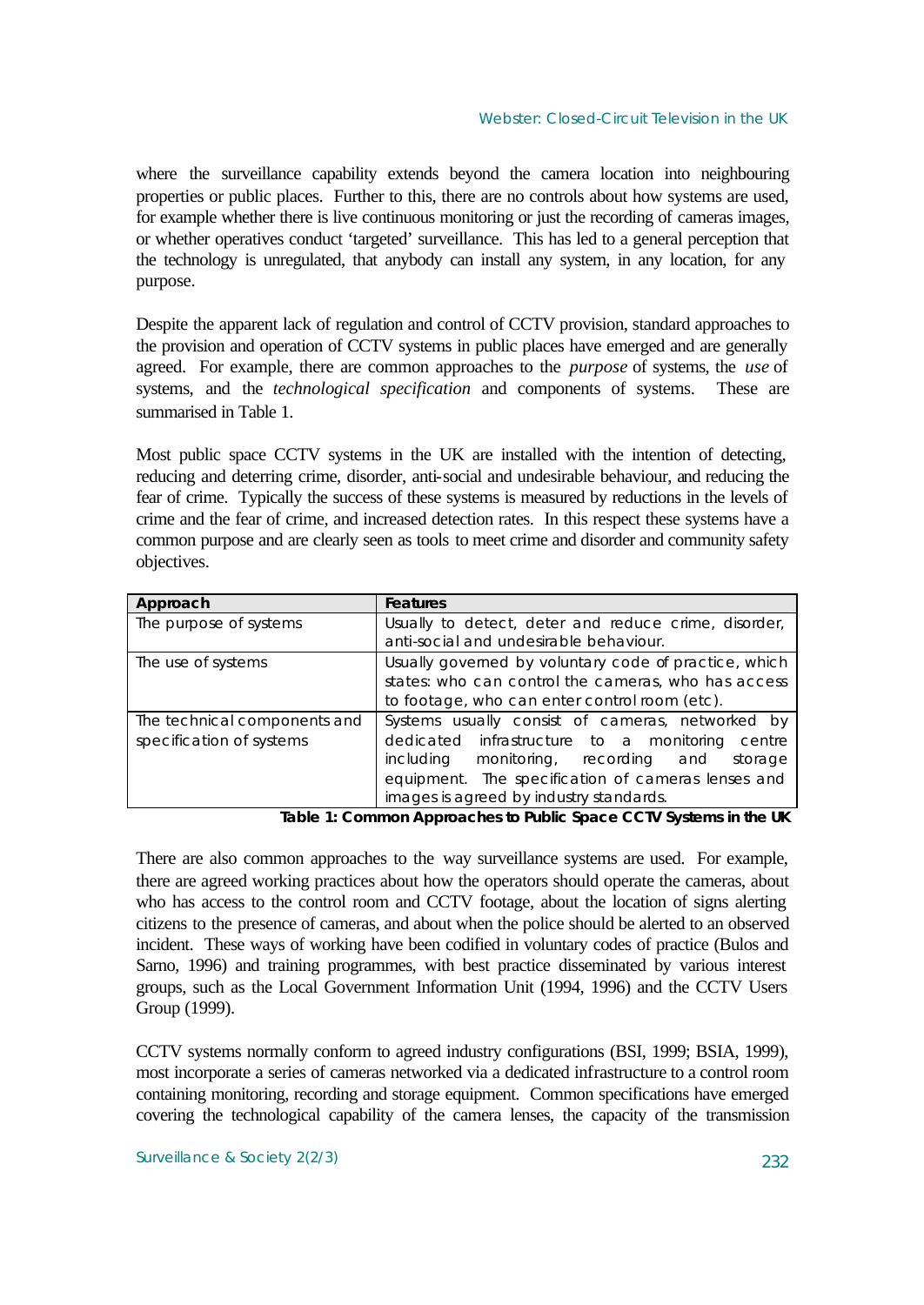infrastructure, and the resolution and integrity of the images captured. These technical specifications are now specified as minimum requirements for CCTV images, if they are to be used as evidence in a UK court of law (BSI, 1999).

Whilst the spread of CCTV across the UK initially appears to be unregulated it is apparent that common approaches to the installation and use of systems have emerged and in effect regulate the technology. Of interest in this article is how standardised approaches have emerged and evolved over time, and the processes by which they have been promoted and agreed. Here it is argued that the *process* by which regulatory mechanisms emerge is significant in explaining why certain types of regulation exist and why others do not. For a new technology like CCTV, the emergence of regulation is closely related to the process of technological diffusion. This is because as the technology diffuses across society, so networks of interested parties, including both the surveyors and the surveyed, emerge and are active in shaping the uptake and regulation of the technology. In doing so these 'policy networks' (Marsh and Rhodes, 1992; Rhodes, 1997, 1996) are instrumental in shaping the regulatory environment.

## **The Diffusion of CCTV Systems**

The recent proliferation of CCTV cameras is usually the starting point for most academic research on CCTV. Most published work focuses on aspects of control and power, with many authors critical of CCTV, seeing it as symbolic of a developing 'surveillance society' driven by advances in new information and communication technologies. Typically, the focus is either; comparisons with the Panopticon, as developed by Bentham and Foucault (Norris and Armstrong, 1999; Fyfe and Bannister, 1996; Lyon, 1994; Reeve, 1998; Crang, 1996), whether CCTV is effective as a crime reduction tool (Armitage, 2002; Ditton *et al,* 1999; Welsh and Farrington, 2003), or the processes by which CCTV is used as a surveillance and monitoring tool (Norris and Armstrong, 1999; Norris, Moran and Armstrong, 1998; STOA, 1998). Little is known, or published, about the political and policy processes underpinning the diffusion of these cameras, or the ways in which the regulatory measures associated with this technology have emerged. This article attempts to redress this imbalance.

To examine the link between the processes of diffusion, and the emergence of regulation it has to be established that CCTV has diffused sufficiently to be worthy of investigation. This can be achieved by reviewing current knowledge about the diffusion of CCTV and relevant government policy and rhetoric. Presenting CCTV in this way is useful because it identifies those agencies involved in developing CCTV policy and in implementing and operating systems.

'CCTV' is a widely used generic term to denote the use of video surveillance cameras and systems in public places where cameras are linked by dedicated telecommunications infrastructure to a control room containing monitoring and storage equipment. Of particular interest here are those systems that are located in places where the public have unhindered access, and where they are operated, promoted and financed by government agencies, including the democratic institutions of local governance. These 'public' systems are distinct from the multitude of 'private' systems installed in banks, shops, garages and other 'private' locations,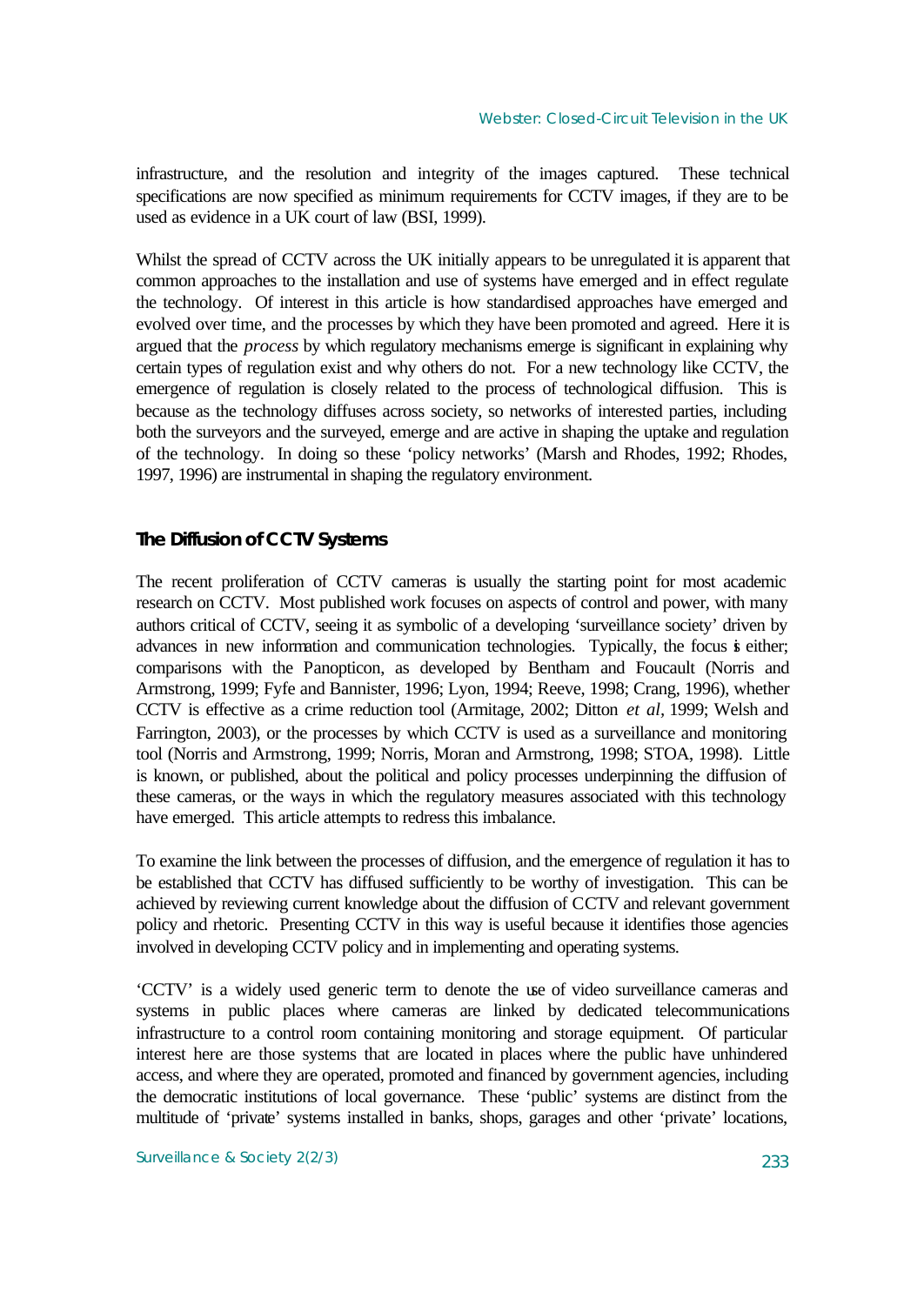because they are installed and operated by government agencies as a public service for the benefit of the general public.

An interesting aspect of the CCTV phenomena is that despite its recent rapid diffusion the technology is itself not new. The different components of the technology, the cameras, video recorders, display monitors, and network transmission equipment, are well established and the convergence of these technologies into integrated systems is a relatively recent occurrence. Also, although the systems have the generic titles of 'CCTV' or 'video surveillance camera' systems they can broadly be categorised into three types of system, those that are proactive, those that are reactive, and those that are non-active. The key differences between each of these types are provided in Table 2.

| Type       | <b>Features</b>                                                           |  |
|------------|---------------------------------------------------------------------------|--|
| Proactive  | Live surveillance from a dedicated control room with recording, storage   |  |
|            | and playback facilities. Allows for an immediate response to incidents as |  |
|            | they occur.                                                               |  |
| Reactive   | Recording, storage and playback facilities. Provides access to footage of |  |
|            | incidents after the event has occurred.                                   |  |
| Non-active | No monitoring, storage or playback facilities. Acts as a visual deterrent |  |
|            | by using fake 'cameras' to create the illusion of surveillance.           |  |

**Table 2:** *A Typology of CCTV Systems*

This typology is a hierarchy of sophistication. The least sophisticated 'systems' are non-active systems that act as a visual deterrent through the physical presence of passive cameras. They are non-active because there is no monitoring or recording capability. Instead they create the illusion of surveillance because citizens feel like they are being watched when actually they are not. The reactive type links cameras to recording, storage and playback facilities allowing access to footage after an event or incident has occurred. With this type there is no live surveillance but they are seen as particularly for identifying the perpetrators of criminal acts and in providing evidence for prosecutions. The most sophisticated type of CCTV system are those that include an integrated dedicated surveillance and communications control centre. These centres are typically staffed by dedicated local authority or police operatives, have direct communications links with the local police force, and allow for real-time continuous surveillance. They are pro-active in that they allow an immediate response to events as they occur. Whilst all three types of system can be found in the UK most are typically proactive or reactive in technical configuration.

There are two observable patterns in the way that these systems have diffused. Firstly, they have diffused rapidly over a very short period of time, and secondly they have dispersed into a range of public places. So, whilst it is commonly accepted that CCTV has become a central part of daily life in towns and cities (Bulos and Sarno, 1994; Fyfe and Bannister 1994, Graham, 1996; Graham *et al,* 1996; Norris and Armstrong, 1999; Webster, 1996) it is also the case that diffusion has spread into schools, libraries, hospitals, health centres, parks, sports and leisure centres, railway and bus stations, and car parks (Webster, 2004, 1999a, 1996; Webster and Hood, 2001).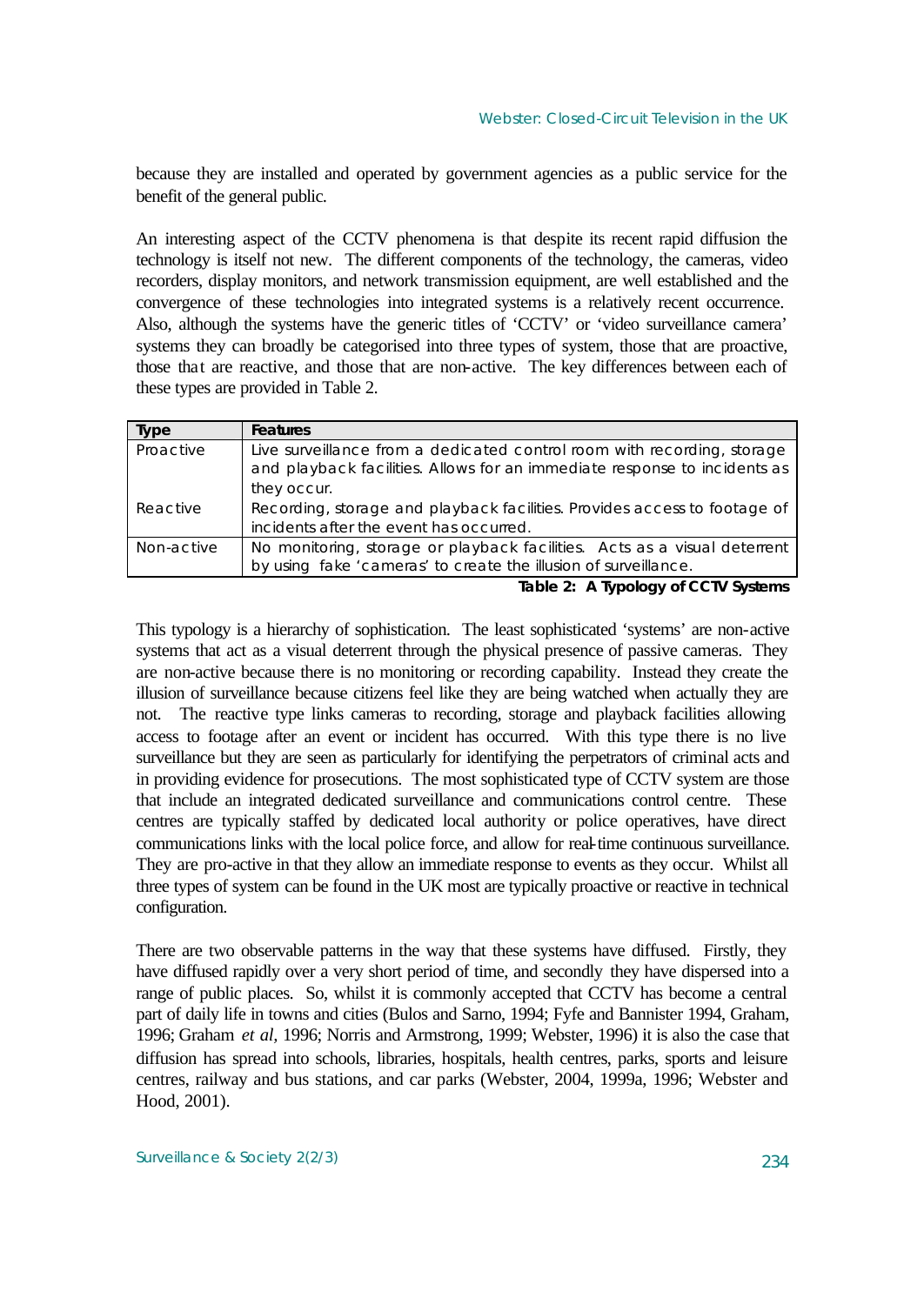The number of CCTV systems currently operating in public places across the UK is open to debate. At the recent 'CCTV and Social Control: The Politics and Practice of Video Surveillance' conference at the University of Sheffield Clive Norris estimated that there were now over five million cameras in public places across the UK (Norris, 2004). However, the two most reliable sources of information about the extent of CCTV diffusion, the Home Office's 'CCTV Initiative'<sup>2</sup> (previously the 'CCTV Challenge Competition') (summarised in Webster, 1998a) and the 'First National Survey of CCTV Systems' (Webster, 1999a), both point to far fewer cameras and systems. Both sets of data are slightly dated, but to date they present the only detailed sources of information about the location, scope and purpose of existing systems. More recent data, collected as part of the 'Urbaneye'<sup>3</sup> research project, maps the location of CCTV cameras in seven cities across Europe. In London, for example, it is estimated that there are approximately 500,000 public space cameras (McCahil and Norris, 2002).

The 'national survey', conducted in 1999, provided the first, and to date only, national snapshot of all existing and planned systems installed by local authorities in the UK (Webster, 2004, 1999a). Data from the national survey provides insights into the extent and location of local authority CCTV uptake. This research shows that 86 per cent of local authorities had installed CCTV systems in public places and that 64 per cent intended to extend their existing systems.

The survey also provided detailed data on the location of existing and planned CCTV systems. In 1999, 78 per cent of local authorities had installed CCTV into town and city centres and 61 per cent into public car parks. Additionally, between 20 and 30 per cent of authorities had installed CCTV into recreation facilities, sports and leisure facilities, residential areas and schools and libraries. Furthermore, approximately 10 per cent of local authorities were planning to introduce CCTV into residential areas, recreational areas and schools and libraries. In total, the national survey estimated that there were approximately 1,300 surveillance systems incorporating some 21,000 cameras at a total capital cost of £180 million.

## *The CCTV Challenge Competition and CCTV Initiative*

The main source of funding for CCTV in the UK has been the Home Office's 'CCTV Challenge Competition', which distributed funds annually on a competitive basis between 1994 and 1999, and its replacement, the 'CCTV Initiative'. Until 1999 the Challenge Competition distributed over £50 million to 700 new systems across the UK (Webster, 1998a). This was replaced in 1999 by the CCTV Initiative which was part of the new Crime Reduction Programme managed jointly by the Home Office, the Department of Environment, Transport and the Regions and the National Assembly for Wales. A summary of the initiative is presented at Table 3. Under the CCTV Initiative £153 million was made available to local 'Crime and Disorder Partnerships' in England and Wales to combat crime and disorder and to support the regeneration of local estates with high crime rates. In contrast to the Challenge Competitions the CCTV Initiative was not 'competitive' and instead offered a rolling programme of funding based on 'need'.

1

<sup>2</sup> Details of the CCTV Initiative can be found at:<http://www.crimereduction.gov.uk/cctvminisite1.htm>

<sup>&</sup>lt;sup>3</sup> Details of the Urbaneye research project can be found at:<http://www.urbaneye.net/index.html>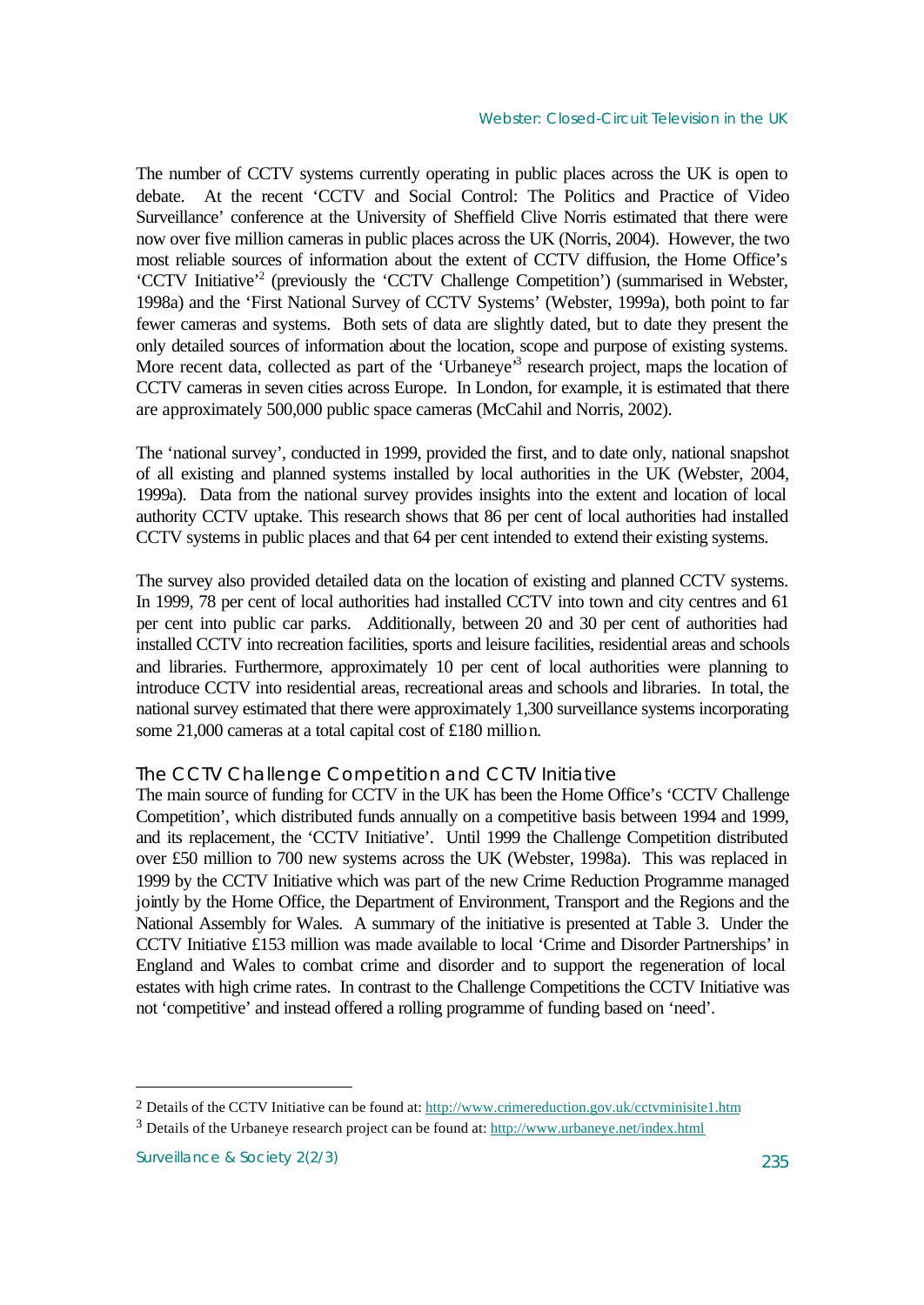| Features:                                   | Tackling crime and reducing the fear of            |
|---------------------------------------------|----------------------------------------------------|
|                                             | crime in:                                          |
| - Defined applications process              | - Housing estates                                  |
| - Limited funds (£153 million)              | - Car parks                                        |
| Deadline for applications (December         | - Town and city centres                            |
| 2001)                                       | - Crime 'hotspots'                                 |
| - Bid for up to 100% of capital costs       | - Transport facilities                             |
| - Running costs ineligible                  | - Rural areas                                      |
|                                             | - Small community shopping areas                   |
| Potential systems must demonstrate they:    | Bids for funds need to outline:                    |
| - Are part of a partnership                 | - Long term funding                                |
| - Are part of a broader crime reduction     | - Mechanisms for data collection                   |
| strategy                                    | - Links with other crime reduction initiatives     |
| - Have set crime targets                    | - Consultation procedures                          |
| - Will evaluate performance against targets | - Operational requirements                         |
| - Have a code of practice                   | - Technical requirements                           |
| - Have public support                       | - A project implementation timetable               |
|                                             | Table 3: The Hame Office CCTV Initiative 1000 2002 |

**Table 3:** *The Home Office CCTV Initiative 1999-2002* (Source: adapted from Home Office, 2000)

The application prospectus of the CCTV Initiative (Home Office, 2000) is explicit in stating that the Home Office would support new systems in residential areas, community shopping areas, rural areas, in other potential 'hot-spots' including, community facilities, schools, hospitals and railway and bus stations, and car parks. The initiative funded up to one hundred per cent of the capital costs of CCTV, including cameras, lighting and other fixtures, transmission infrastructures, command and control systems, IT systems, and data storage and retrieval systems. Running costs were not eligible for funding.

Applications to the initiative had to be from Crime and Disorder Partnerships and be consistent with the local crime and disorder 'Audits' established under the Crime and Disorder Act 1998. The new systems were to be operated by the local authority and police force, in partnership. Potential bidders to the initiative had to demonstrate; what their systems were designed to achieve, how effectiveness would be measured, that the system had the support of the public, that long term funding had been identified, and that the technical and operational requirements of the system had been established. To support the initiative the Home Office produced a series of guidance documents setting out the types of bid and system that was likely to be awarded funding (Home Office, 2000). In doing so the Home Office was effectively prescribing the future type and location of new systems without creating formal regulation or legislation.

## *Public support and political rhetoric*

Although the CCTV Challenge Competition and Initiative have been responsible for providing the funds for the rapid diffusion of CCTV, these systems could not have been installed without the support of the general public, as it is the general public that are the subject of surveillance. Despite the intrusive nature of CCTV surveillance the public have been very supportive of the technology and have encouraged the increased surveillance of their activities with the accepted view being 'if you've got nothing to hide then you've got nothing to fear' (Home Office 1994). Public support for CCTV can be seen in public perception surveys, conducted by the Home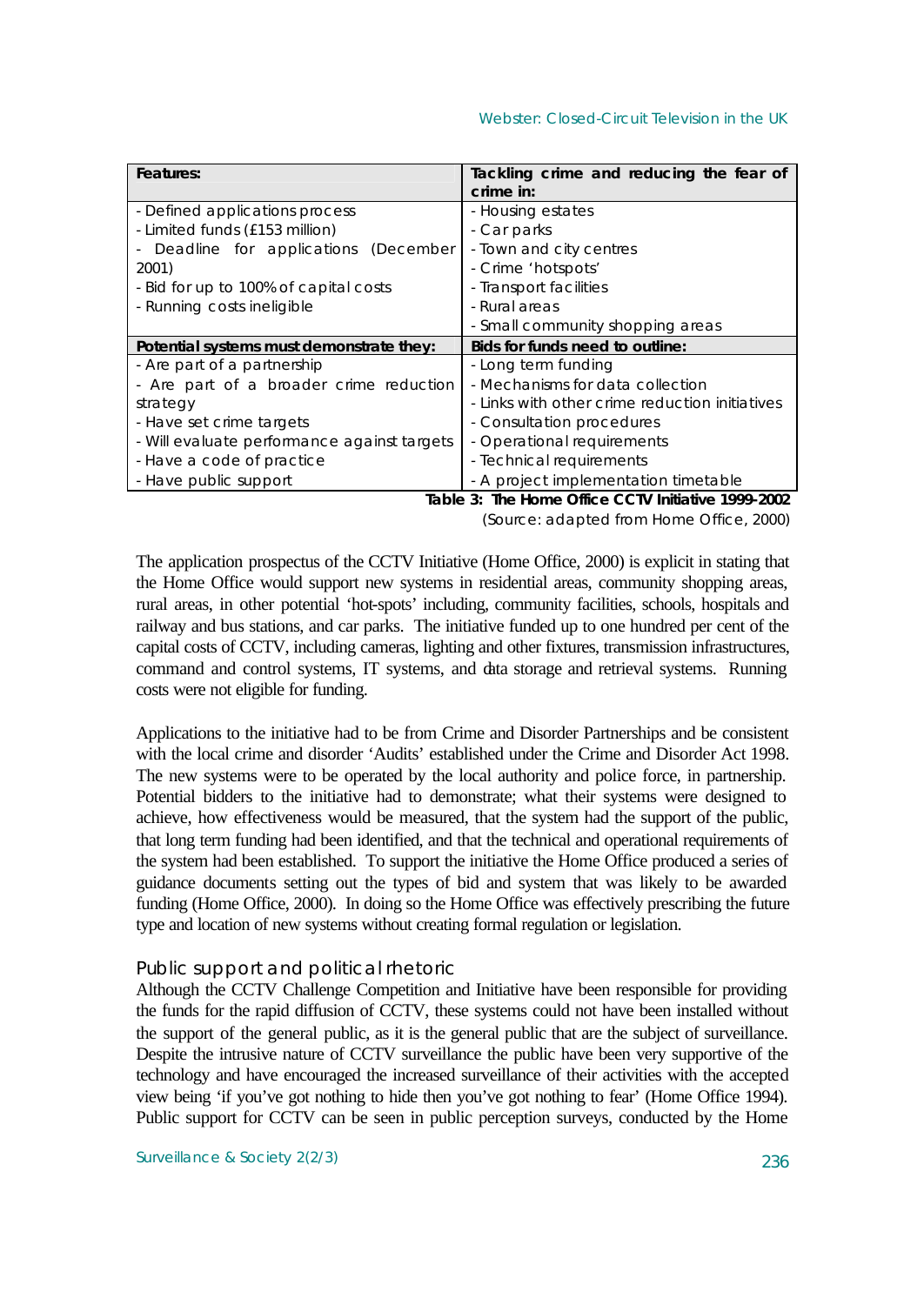Office (Honess and Charman, 1992; Brown, 1995), independent academics (Bennet and Gelsthorpe, 1996; Ditton, 1998), and for CCTV operators (see for example Crockard and Jenkins, 1998; Ross and Hood, 1998). All show that the majority of those surveyed support the introduction of CCTV and perceive CCTV to be a highly effective tool in reducing crime and the fear of crime.

Key to the public's support for CCTV is their belief that the cameras work. The public have not challenged the idea that the systems are effective and instead believe that crime reduction and prevention is inevitable following their introduction. This point is reinforced by Norris and Armstrong who observe "there is a common assumption: (that) CCTV actually produces the effects claimed for it…an unquestioning belief in the power of the technology" (1999: 9). This belief in the technology is despite legitimate concerns about the efficacy of systems and the extent of the link between CCTV use and crime reduction (Ditton *et al,* 1999; Short and Ditton, 1995, 1996; Welsh and Farrington, 2003).

The explanation for the public's belief in the power of the technology lies in the way that politicians and policy-makers have promoted CCTV as a 'state-of-the-art' tool in the 'fight against crime'. CCTV has become a core element of law and order policy, for both government and opposition parties, and politicians have been keen to promote the virtues of the technology. Consequently, the view that crime reduction follows CCTV provision has been successfully disseminated across society and has filtered down into the general consciousness of the population.

Although the overwhelming support for CCTV is unquestionable it is noticeable how the debate on the implications of using CCTV is limited (Webster, 1996; 1999b). Political rhetoric reinforcing the view that CCTV 'works' has placed it high on the law and order agenda and has tended to focus public debate on what can be achieved with the technology. Consequently, public discourse has concentrated on the success and benefits of the cameras and not on the more complex issues associated with extending the states surveillance capacity (Webster, 1999b). Absent from public debate is discussion about the appropriate use of CCTV, the implications of using CCTV in public places, and whether the technology should be regulated (Webster, 1998b). Questions about whether CCTV actually reduces crime, whether displacement occurs, whether CCTV is a threat to civil liberties, and whether there should be specific legislation governing the use of CCTV, are usually not asked.

## **Three CCTV Eras: Emerging Patterns of Diffusion**

Having established that CCTV has diffused widely across UK public places and that this diffusion has been encouraged by government policy and rhetoric, it is possible to explain the diffusion in more detail, and to explore how, as these systems have diffused, so regulation has emerged. In addition to the speed of uptake there are a number of other diffusion patterns that can be observed. Previously I have identified the emergence of three particular trends in diffusion, the migration from private to public places, from metropolitan to other locations, and from simple to complex systems (Webster, 1998a). The importance of these trends is that they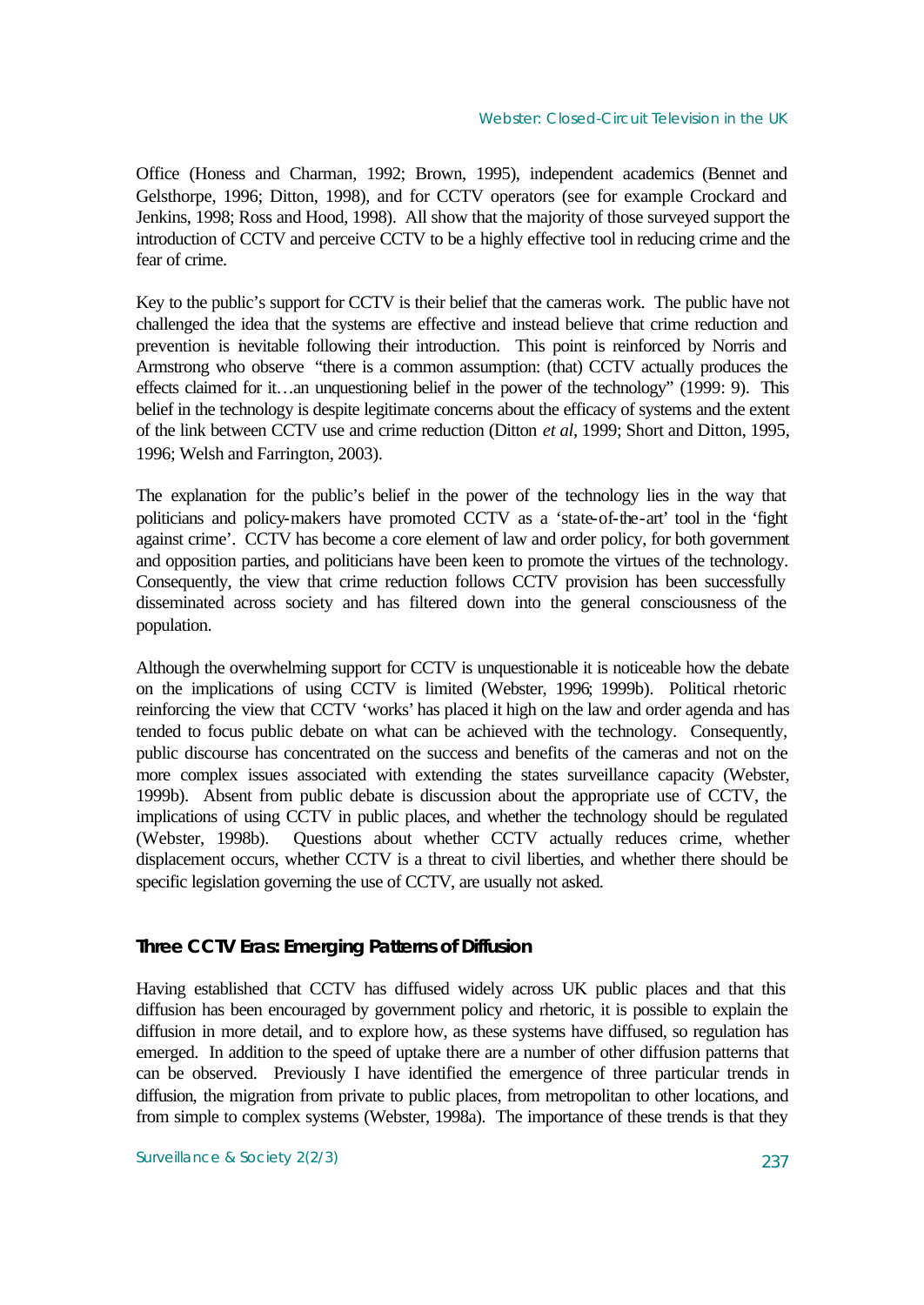signify an evolution over time as the technology develops and diffuses in society. These trends can be captured by three broad evolutionary stages or 'eras', the eras of innovation, uptake and sophistication. In these three eras it is possible to identify not just the evolution of the technology but also of the policy networks and regulatory systems that surround the technology. Table 4 offers a summary of each of the three eras.

The first era, 'the era of innovation', in the early to mid 1990's, captures the initial diffusion of CCTV systems in selected town and city centres and car parks. In this period there was no formal regulation governing the use of CCTV and limited technical information about the configuration of systems. Furthermore, to encourage the diffusion of CCTV central government removed the requirement for planning permission for installing CCTV equipment in public places and on buildings.

| Era                                          | <b>Diffusion</b>                                                                                                                     | Regulation                                                                                                                                                                                                                                                                                                                        |
|----------------------------------------------|--------------------------------------------------------------------------------------------------------------------------------------|-----------------------------------------------------------------------------------------------------------------------------------------------------------------------------------------------------------------------------------------------------------------------------------------------------------------------------------|
| Era of Innovation<br>Early to mid 1990s      | Initial applications<br>Located in town and city<br>centres, and car parks                                                           | Unregulated<br>No CCTV specific legislation<br>No codes of practice<br>Limited awareness of CCTV<br>Few technical standards<br>Weak policy networks                                                                                                                                                                               |
| Era of Uptake<br>Mid to late 1990s           | Widespread uptake<br>Located in a variety of<br>public places                                                                        | <b>Voluntary self-regulation</b><br>Self defined codes of practice<br>Pro CCTV discourse<br>Limited debate about impacts<br>of CCTV<br>Home Office funding established<br>Formation<br>$\circ$ f<br>partnerships<br>local<br>police<br>and<br>between<br>authorities<br>Policy networks emerging                                  |
| Era of Sophistication<br>Late 1990's onwards | <b>Continued uptake</b><br>Computerisation<br>Оf<br>systems<br>Systems integration<br>and<br>expansion<br><b>Further innovations</b> | Co-regulation<br>Legislation (although not CCTV<br>specific) Code of practice<br>entrenched<br>Office<br>in<br>Home<br>funding mechanisms<br>Agreed purpose / working<br>practices / technical standards<br>of systems<br>Pro CCTV discourse reinforced<br>CCTV provision via partnerships<br><b>Tightly knit policy networks</b> |

**Table 4:** *Three CCTV Eras: Emerging Patterns of Diffusion and Regulation*

The introduction of CCTV was seen as an attempt to find innovative solutions, based on new technology, to assist in the 'fight against crime'. In the innovative era CCTV systems installed by a few pioneer local authorities, including, Wolverhampton Council, Kings Lynn Council and Chelmsford Borough Council, varied in their technical capability, use and system type.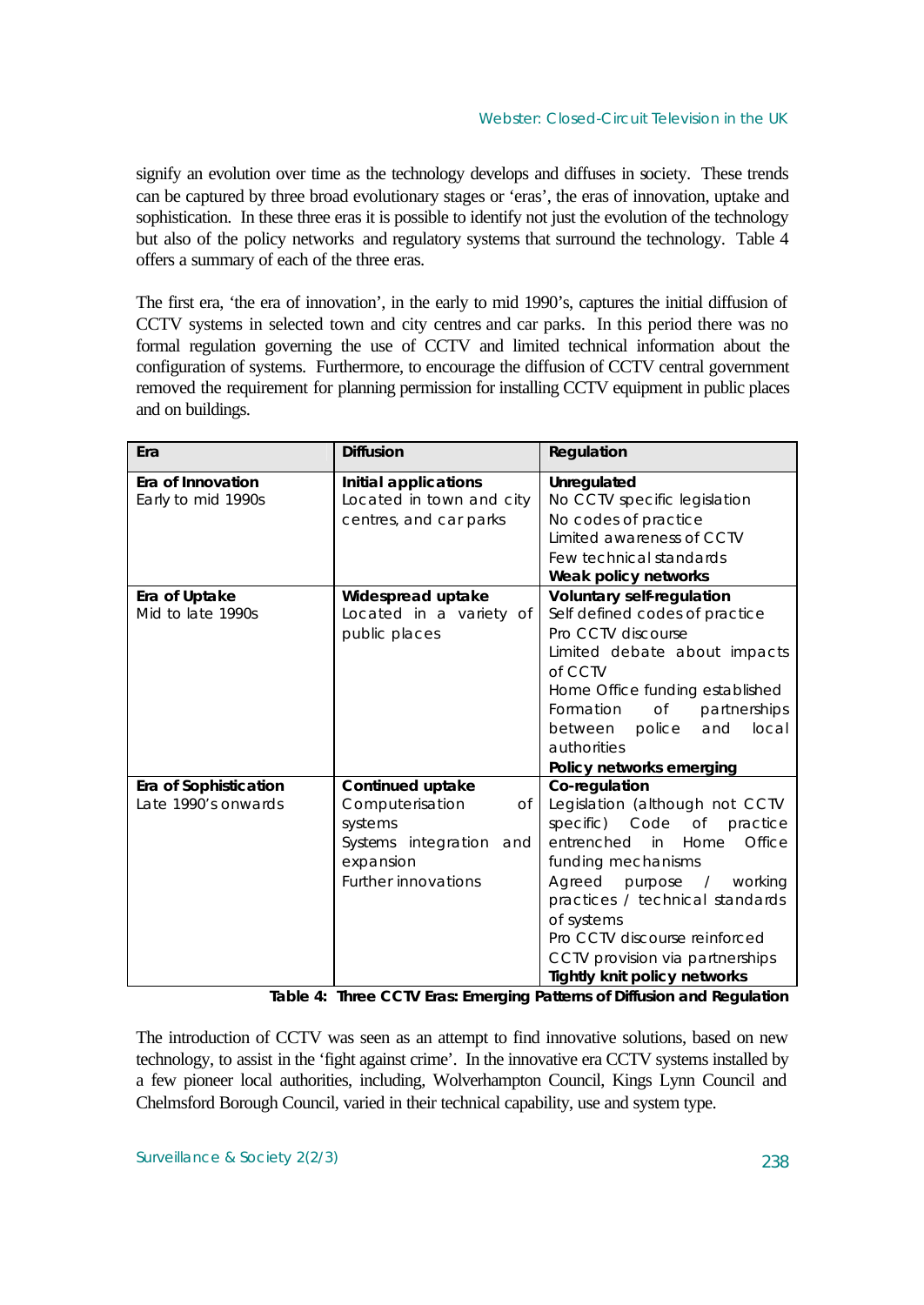During this era little was known about how to implement and use these systems as few technical standards or operational guides existed. As a result the quality of images and working practices of systems varied. Some systems incorporated numerous powerful Pan Tilt and Zoom (PTZ) cameras and dedicated recording and storage capabilities, while others consisted of static cameras, with poor images, and no capacity to record or store images. Limited awareness about the technology extended to the complete absence of formal regulatory control concerning how, when or where these systems could be used.

Following this era is the 'era of uptake' in the mid to late 1990's. In this era there is widespread diffusion of technically independent CCTV systems in public places. Features of this era include voluntary self-regulation, the availability of central government funding, and greater awareness of and discourse about the technology. In this era, policy networks start to form around the technology consisting of service providers, the police, politicians and policy-makers. These networks become responsible for both operating new systems and for disseminating a positive message about the use and impact of the technology.

A feature of this period is the 'mobilisation of bias' in favour of CCTV. Politicians, in both central and local government, play an important role in disseminating a pro-CCTV message and in marginalising dissenting voices. To back-up the claims of politicians, local authorities and police forces operating new systems highlighted their effectiveness by attributing falling levels of crime to the use of the new technology. For example, in Chelmsford recorded crime fell by 20 per cent after the introduction of the town centre CCTV system (Crockard and Jenkins, 1998)*.* Government support for CCTV in this era goes beyond political rhetoric to include policy advice on the citing and operation of systems (Home Office, 1994) and the availability of funds through the CCTV Challenge Competition. In the absence of formal regulation voluntary self-regulation emerges whereby CCTV operators develop their own codes of practice covering how the systems should be used. Areas typically covered in these codes include, the process of selecting surveillance 'targets', procedures for handling tapes, and action to be taken following observation of an incident. These codes are guides for practice and are not legally enforceable. They also varied considerable in scope and quality (Bulos and Sarno, 1996).

The adoption of rules in a codified form signals the growing significance of managing systems in this era. The introduction of this new local authority service area involves resources and activities that have to be accounted for. Consequently, service providers start to monitor, audit and control how the systems are used. In particular, evidence of reductions in crime, increased arrest rates and cost savings in terms of vandalism repairs. Additionally audit procedures are put in place to verify the validity of recorded images, to ensure operatives do not engage in unnecessary or inappropriate surveillance, and to confirm the view that systems are operated in the public interest.

Finally, from the late 1990's onwards is the 'era of sophistication' in which uptake continues alongside the integration, expansion and computerisation of systems (Norris and Armstrong, 1999; Webster, 1996). Notably the introduction of computerised 'recognition' systems make CCTV systems more 'intelligent' and less dependent upon human operation. Although this aspect of the technology is still being developed, the most sophisticated systems are being used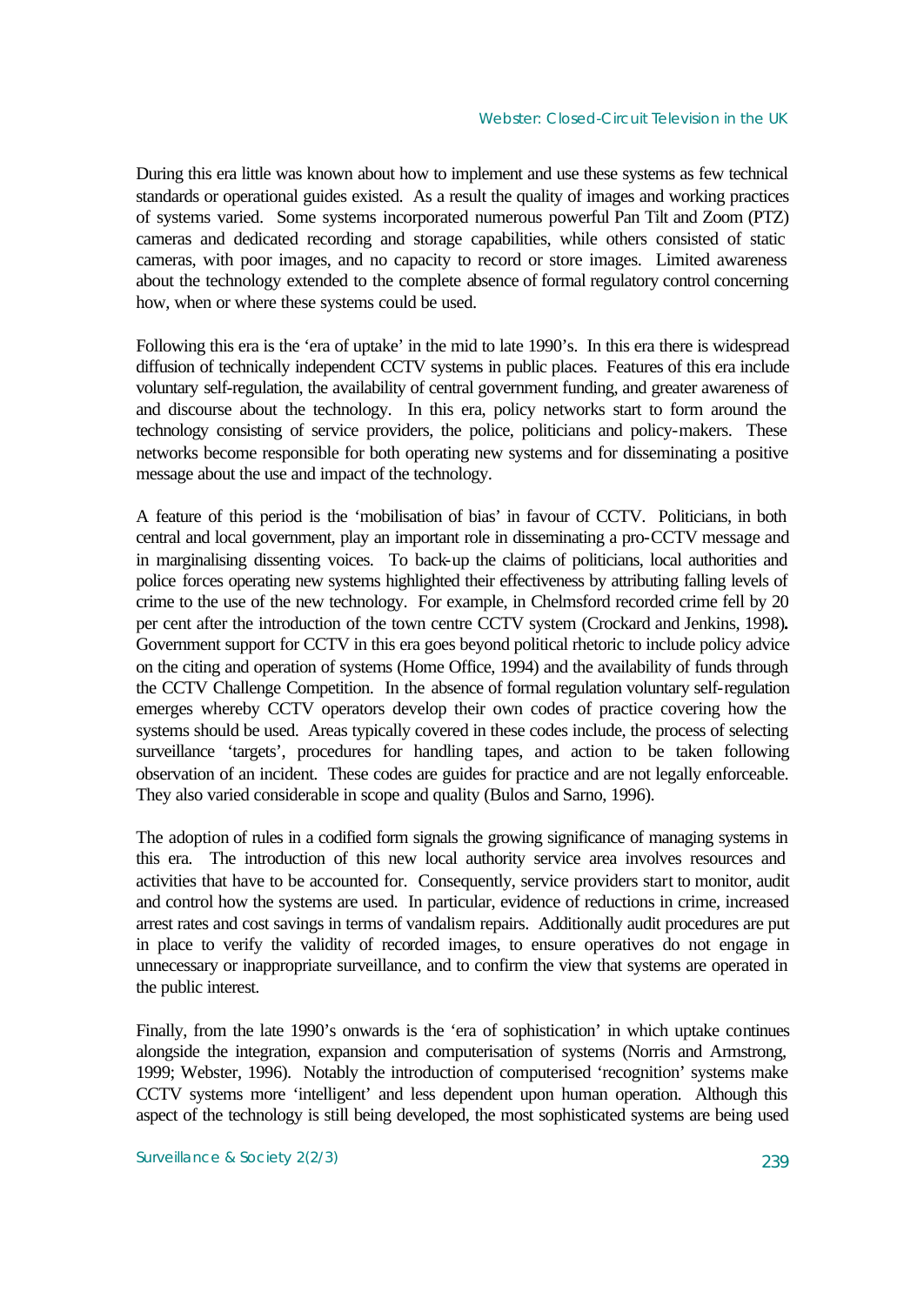to recognise number-plates, individuals and movement, and can alert operatives to known criminals, and deviant or suspicious behaviour. Allied to the use of computers is the greater networking of systems. Existing systems have expanded, to include more cameras. For example, the systems in Chelmsford, Kings Lynn and Wolverhampton have access to over 250 cameras. Also in this era systems are integrated, so that through networked infrastructure a single dedicated control room can monitor and operate numerous cameras and systems from one location. Typically, these control centres are staffed by 'trained' operatives, have banks of monitors, permanent recording and storage capacity, a direct line to the local police command and control centre, and are usually located in secure facility.

Just as the technology becomes more sophisticated, so do the networks and the regulatory framework. Greater familiarity with the technology has resulted in CCTV provision in busy public places becomes the norm and not the exception. In this era the operation of CCTV systems is now well supported, with advice widely available from central government (the Home Office)*,* user groups, such as the CCTV Users Group, and other local government advisory bodies, such as the Local Government Information Unit. Codes of practice have become widespread and are a formal requirement for applications to the CCTV Initiative. Non-specific legislation, such as the Data Protection Act 1998, now exists and is applicable to CCTV. Regulation in this era is characterised as 'co-regulation' as regulatory measures applied to CCTV are being developed by central government *and* CCTV operators together.

Breaking down the diffusion of CCTV into three eras highlights a time lag, between the initial use of the technology and the development of regulation. The eras also demonstrate that the emergence of formalised regulation mirrors the gradual development of networks. In the era of innovation there were few systems, no policy networks and very little regulation or legislation. But as we move through the eras so the policy networks become greater in number, more established, and regulation and legislation emerges.

## **Three CCTV Eras: Emerging Patterns of Regulation**

The three eras of diffusion show the evolution of systems, regulation and networks of governance over time. They show that as the eras have progressed, where the focus of diffusion has moved, from town and city centres to other public areas, the nature of regulation has also evolved, from practically no regulation in the era of innovation, to voluntary self-regulation in the era of uptake, and most recently co-regulation in the era of sophistication.

The term 'regulation' is used to convey the variety of different mechanisms and procedures used to control and moderate activity, by those with the authority and legitimacy to do so (Baldwin and Cave, 1999). The regulatory mechanisms that now exist in the CCTV policy arena have emerged as the eras have progressed and have emerged from within the developing policy networks. The current regulatory mechanisms comprising of, non-specific CCTV legislation, codes of practice and technical standards, are the result of negotiation between the actors in the policy network, including central and local government, the police and numerous interest groups. In this respect regulatory mechanisms have not been imposed on operators by central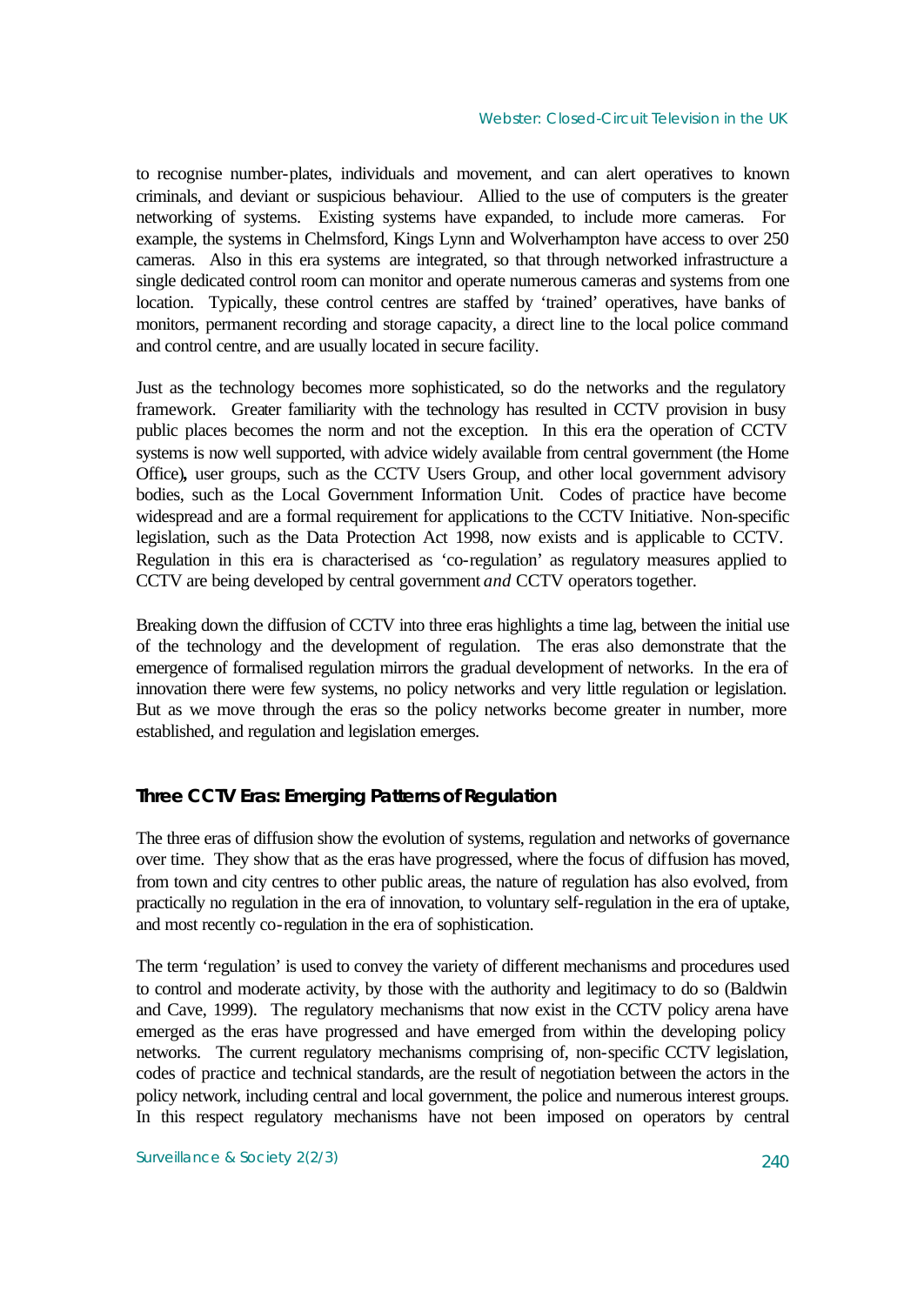government, but have been developed by central government and operators together.

The term 'co-regulation' in the era of sophistication refers to the development of regulatory measures involving both those responsible for policy-making and those responsible for service delivery. Co-regulation implies a development of self-regulation. It implies the coexistence of traditional regulation and self-regulation in such a way that responsibilities about the provision of the technology are shared between the regulating and providing agencies (Gunningham and Rees, 1997; Just and Latzer, 2004; Marsden, 2000). Co-regulation therefore implies a new set of relationships in the policy arena, between government, industry and service providers, as all 'stakeholders' are involved in forming and implementing the rules that are to be applied as regulation. Co-regulation also allows for the possibility of formal and legislative regulatory measures. However, instead of formal measures being imposed on service providers it emerges from within the policy environment via negotiation with interested parties in the policy network.

In terms of formal regulation it is apparent that the proliferation of CCTV systems has not been accompanied by the enactment of new CCTV specific legislation (Norris and Armstrong, 1999; Maguire, 1998), the creation of a CCTV regulatory agency, and unlike many other European Union countries there is no legal regulation governing the use of photography in public places (Maguire, 1998). However, formal regulation now exists in the form of non-specific legislation. This legislation is non-specific, because it applies to CCTV despite not being specifically about CCTV.

Since 1998 the provision of CCTV has been subject to three separate pieces of legislation, the Data Protection Act 1998, the Human Rights Act 1998 and the Crime and Disorder Act 1998. These are summarised in Table 5 (overleaf). Under the Data Protection Act 1998 information systems that process data must be notified to the Information Commissioner, including CCTV systems. When registering a system the user must state what the purpose of a system is, and once registered compliance with a number of legally enforceable principles is required, including adoption of a suitable code of practice.

Local authorities and police forces are also bound by Article Eight of the Human Rights Act 1998 which demands that everyone has the right to respect for his or her own private and family life, his house and his correspondence, and that there shall be no interference with this right except when necessary in the interests of national security or public safety.

The purpose of the Crime and Disorder Act 1998 is primarily to make local authorities and local police forces to work together in devising strategies to combat crime and disorder in their areas. It requires the 'responsible authorities' to devise a Crime and Disorder Strategy, conduct a local Crime Audit, and form a Community Safety Partnership. It is through these partnerships that bids for funds from the CCTV Initiative can be made.

Together these Acts regulate the way CCTV can be used by public agencies. They are not CCTV specific because they apply to all technologies, but are clearly very relevant to the provision of CCTV. Potentially these Acts offer some degree of control over how systems are used and some protection to citizens from their possible misuse, whilst at the same time affording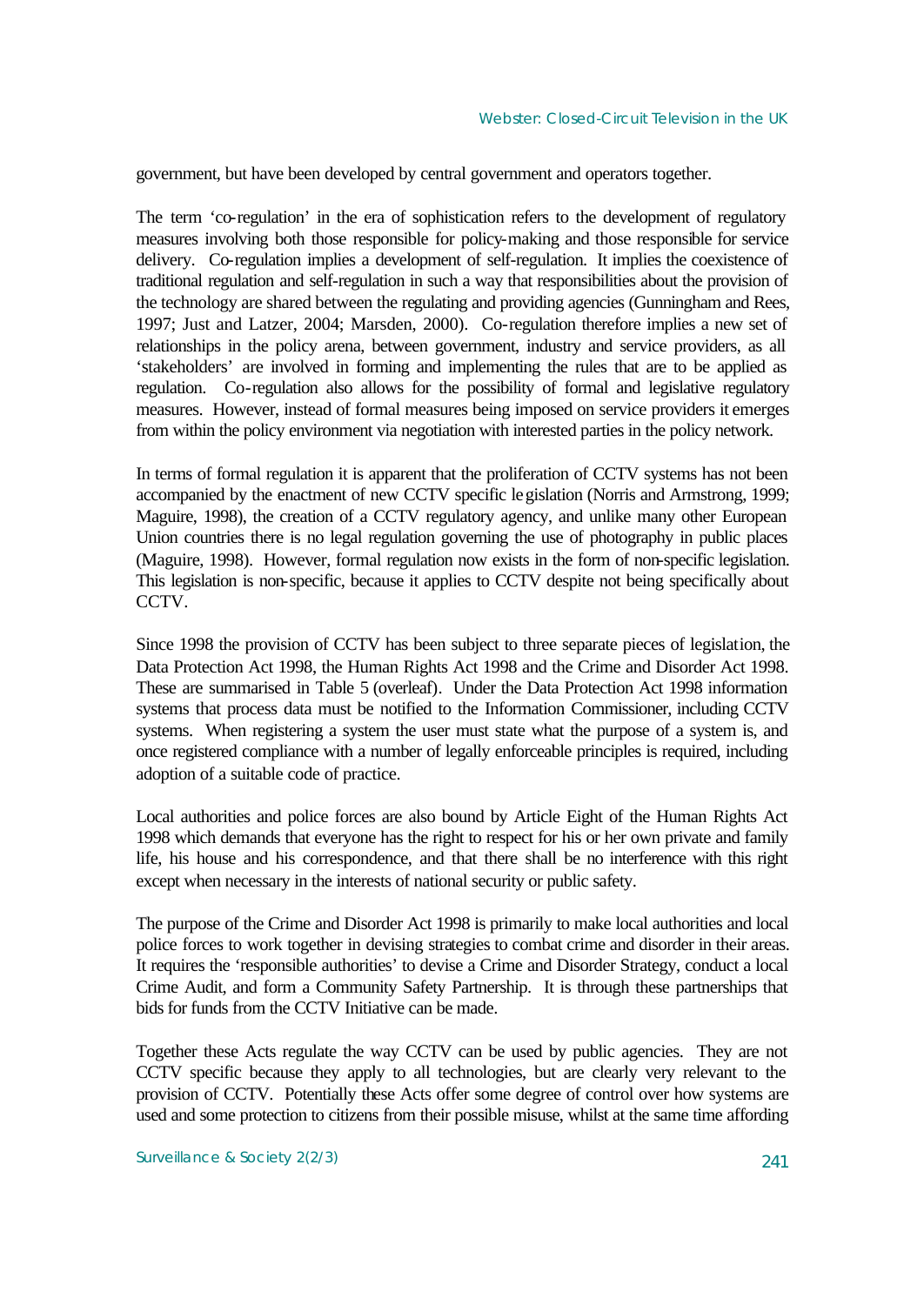| Legislation                     | <b>Requirements</b>                                                                                                                                                                                                                                                                     |  |
|---------------------------------|-----------------------------------------------------------------------------------------------------------------------------------------------------------------------------------------------------------------------------------------------------------------------------------------|--|
| The Data Protection Act 1998    | Service providers are obliged to:<br>Notify the existence of systems<br>$\bullet$<br>Comply with 'data protection<br>$\bullet$<br>principles' which govern<br>how<br>visual data is handled<br>Adhere to the Data Protection<br>$\bullet$<br>Commissioners 'Code of Practice'<br>(2000) |  |
| The Human Rights Act 1998       | Article Eight of the Human Rights Act                                                                                                                                                                                                                                                   |  |
|                                 | requires public agencies to respect                                                                                                                                                                                                                                                     |  |
|                                 | individuals' right to privacy.                                                                                                                                                                                                                                                          |  |
| The Crime and Disorder Act 1998 | Requires local authorities and police forces                                                                                                                                                                                                                                            |  |
|                                 | to:                                                                                                                                                                                                                                                                                     |  |
|                                 | Create crime<br>disorder<br>and                                                                                                                                                                                                                                                         |  |
|                                 | partnerships                                                                                                                                                                                                                                                                            |  |
|                                 | Create crime<br>disorder<br>and                                                                                                                                                                                                                                                         |  |
|                                 | strategies                                                                                                                                                                                                                                                                              |  |
|                                 | <b>Consult communities</b>                                                                                                                                                                                                                                                              |  |
|                                 | Share information                                                                                                                                                                                                                                                                       |  |

service providers a degree of flexibility under the law.

**Table 5:** *CCTV: The Legislative Position*

In addition to non-specific legislation a range of formal sources of best practice exist. These are summarised in Table 6 (overleaf), and include advice on technical, managerial and operational issues. Most systems have adopted informal codes of conduct that set out how their systems will be used. Bulos and Sarno (1996) found that these codes varied in style, content and length, and that there was a dire need for a national standard. This is provided by the 'legally enforceable' Information Commissioners 'CCTV Code of Practice' (Data Protection Commissioner, 2000) which states; that CCTV systems erect appropriate signage, that the data/images captured should be used for the original purpose intended for the system, that cameras be positioned to ensure they avoid capturing images that are irrelevant or intrusive, and that individuals have a right to a copy of any personal data held about them. Other codes of practice include those published by the Local Government Information Unit (1996) and the CCTV Users Group (1999).

A number of other interested groups have published material to encourage best practice in the design, provision and operation of CCTV by public agencies in public places. This material offers guidance on technical standards, operating procedures, managerial arrangements, legal requirements and how to ensure effectiveness and value for money. Organisations active in encouraging best practice include, the British Standards Institute, the Police Scientific Development Branch, the Local Government Information Unit and the CCTV Users Group.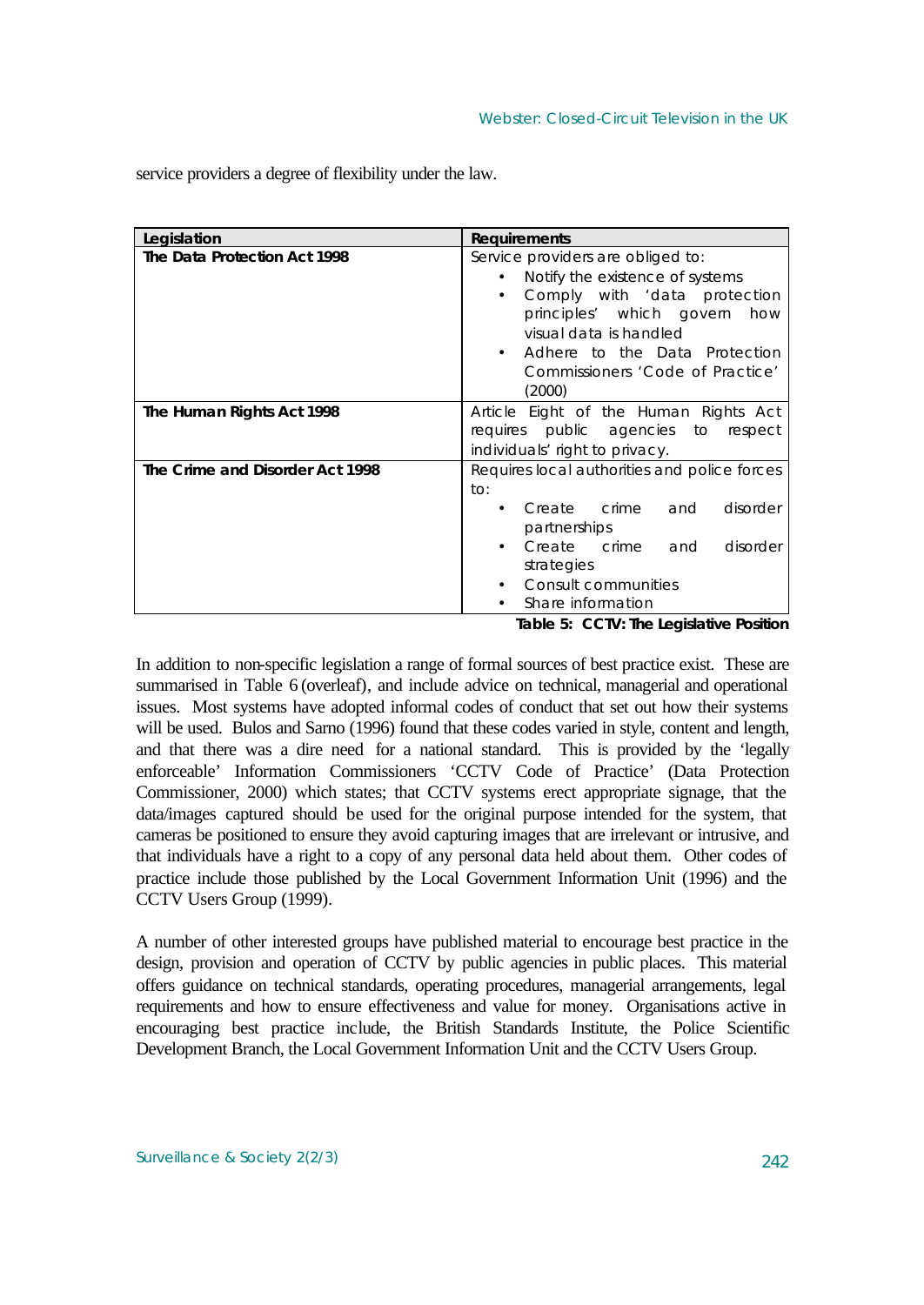### Webster: Closed-Circuit Television in the UK

| <b>Source of Best Practice</b>                     | Covers                                    |
|----------------------------------------------------|-------------------------------------------|
| Data Protection Commissioners Framework            | Sets out operating principles about       |
| Code of Practice (2000)                            | the handling of visual data and           |
|                                                    | procedures for complaint and redress      |
| Police Scientific Development Branch (PSDB)        | Advice on location and configuration      |
| guidance documents                                 | of technical apparatus                    |
| British Standards Institute BSI 7958/1999 guidance | Administrative procedures for<br>the      |
| documents (1999)                                   | management of systems                     |
| Home Office 'CCTV Initiative'<br>Application       | Funding guidance for the 'CCTV            |
| Prospectus (Home Office, 2000)                     | Initiative'                               |
|                                                    | (see Table 5)                             |
| CCTV User Group 'Operations Mode Code of           | Industry developed working practices      |
| Practice and Procedural Manual' (1999)             |                                           |
| Local Government Information Unit Code of          | Model code from local authorities         |
| Practice (1996)                                    |                                           |
| Home Office Research Group Publications (e.g.      | Illustrates the effectiveness of CCTV for |
| Brown 1995; Home Office, 1994; Honess and          | potential users                           |
| Charman, 1992)                                     |                                           |

*Table 6. CCTV Networks: Sources of Best Practice*

A notable feature of the regulatory environment surrounding CCTV is the extent to which the state 'machine' co-ordinates provision and use. Thus not only is the state involved in drawing up legislation, but also in generating sources of best practice guidance and advice. The Home Office is especially prominent and is responsible for a number of publications directly and indirectly via the Police Scientific Research Branch and the Crime Reduction Programme.

In a policy environment characterised by a patchwork of few legal rules, numerous national sources of best practice, and widespread voluntary self-regulation, government activity is focused on steering or co-ordinating as opposed to directly regulating, hence the term coregulation. The distinction between co-ordination and regulation (Holznagel and Werle, 2002; Schmidt and Werle, 1998) has important implications for governance as it highlights the extent and nature of state intervention. Co-ordination, it is argued, takes place through negotiated agreements, while regulation implies political imposition by a legitimate authority. In the case of CCTV the development of formal regulation, centrally determined written codes, shaping instruments and technical specifications, has occurred alongside the development of professional networks and the spread of knowledge about the technology. Whilst such processes may be less formal they are equally important.

From the discussion presented here it is clear the emergence of new CCTV systems has coincided with the emergence of new policy networks to support the diffusion of the technology. Because CCTV is a new technology and a new local authority service area, these networks and the relationships embodied within them, are themselves new. The speed of network development and technological uptake suggests a highly co-ordinated, stable, influential, selfgoverning network. This argument is reinforced by the status of regulation, which appears to be the result of a negotiated order, both for legislation and codes of practice. Moreover, the degree of self-regulating control suggests a limited role for government, as there is no need for it to formalise regulation in legislation.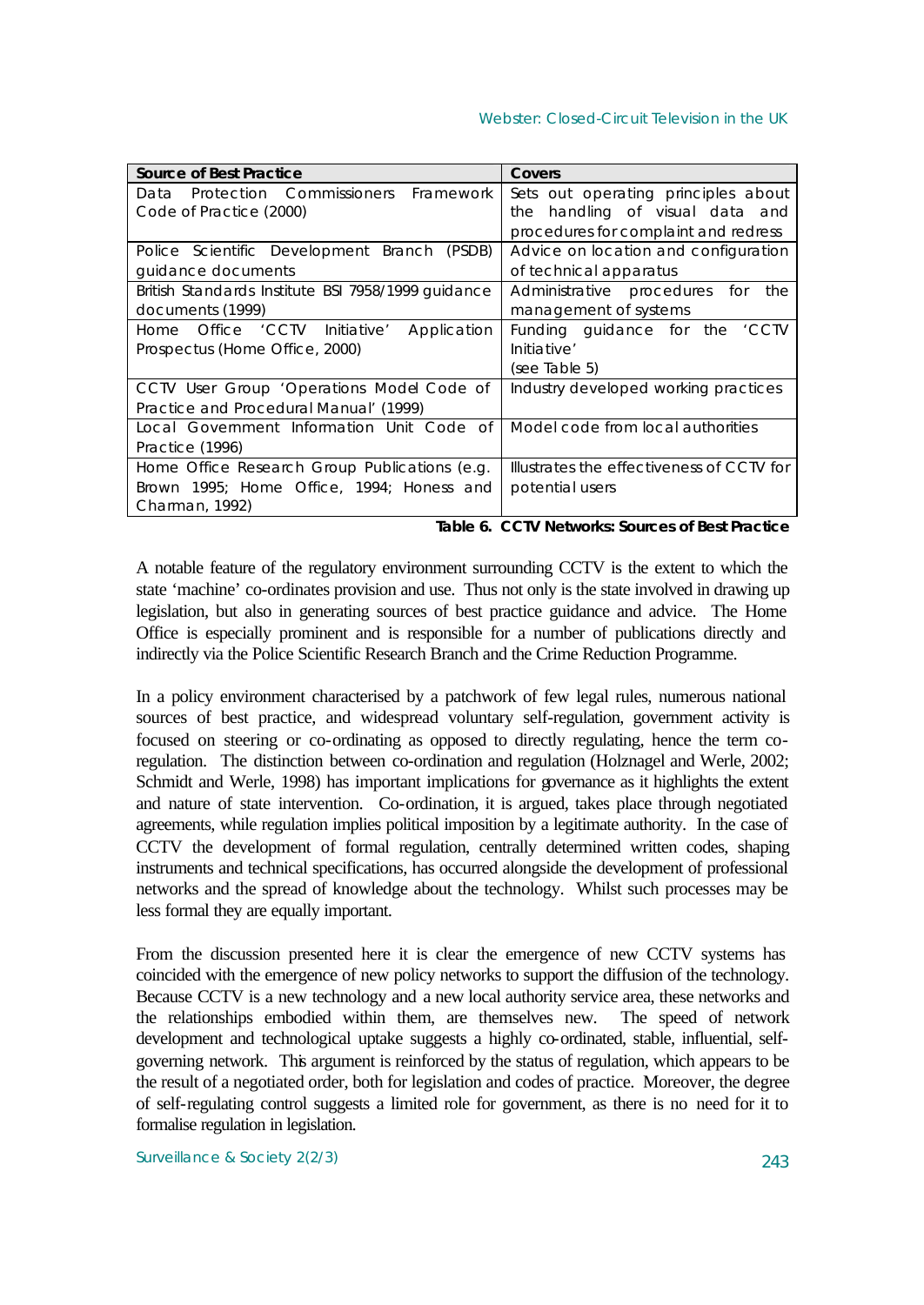## **Networks of Governance**

Governance approaches to understanding state and public sector activity point to the formation and significance of 'networks' as the primary mechanism through which policies are made and services delivered (Kikert *et al,* 1997; Kooiman, 1993; Newman 2001; Marsh and Rhodes, 1992; Pierre and Peters, 2000; Rhodes, 1997, 1996). And in the case of CCTV, it is argued here, that these networks are instrumental to the processes of diffusio n and regulation. By definition a network consists of a number of linked components, including actors, institutions, rules, norms, etc., each fulfilling a different role in the networking process. In the CCTV policy environment a number of 'actors' and 'institutions' are engaged in networked activity. They include national and local politicians, central government departments, local authorities, police forces, the media, the CCTV industry and other interest groups. As part of the network all these actors have a shared interest in the provision of CCTV.

In the CCTV policy arena there is a demarcation of organisations involved in the formation of policy and those engaged in service provision. Setting the policy agenta takes place at the national level and involves government departments and Westminster politicians. Here we see the development of policy statements and documents (Home Office, 1994), the provision of funding, such as the Home Office's CCTV Initiative, and rhetoric designed to generate support for the policy.

At the service delivery level different aspects of the network are active. Typically CCTV is provided and operated by local authorities, local police forces, or through partnerships involving local authorities and police forces. Other partners can include, local community and residents bodies, citizens groups, Health Boards, the Crown Prosecution Service, the local Chamber of Commerce, local businesses and other public agencies. Typically these partnerships are responsible for the operation, maintenance and funding of individual systems, consulting citizens, and evaluating systems effectiveness.

Since 1998 the use of partnerships for providing CCTV has been entrenched in the Crime and Disorder Act 1998 and the Home Office CCTV Initiative (see Tables 4 and 6). The Crime and Disorder Act 1998 made the formation of a local Community Safety partnership, including the local authority and police force as members, a statutory obligation. These partnerships are obliged to create a local Crime and Disorder Strategy and to consider crime reduction initiatives, such as CCTV. Under the CCTV Initiative funding for new systems was only awarded to applications from partnerships, though this requirement did not preclude local authorities or police forces from acting alone.

While it is possible to separate the actors responsible for policy-making from those responsible for service delivery, this presents a simplistic view of the policy arena as it plays down the extent to which a network exists and the extent to which different elements of the network are dependent upon each other (Kikert *et al,* 1997; Rhodes, 1997). For example, CCTV service providers wishing to install CCTV are dependent upon central government for creating a policy environment amenable to CCTV diffusion. This involves presenting CCTV technology in a positive way, demonstrating that it is effective, creating demand for the technology, and by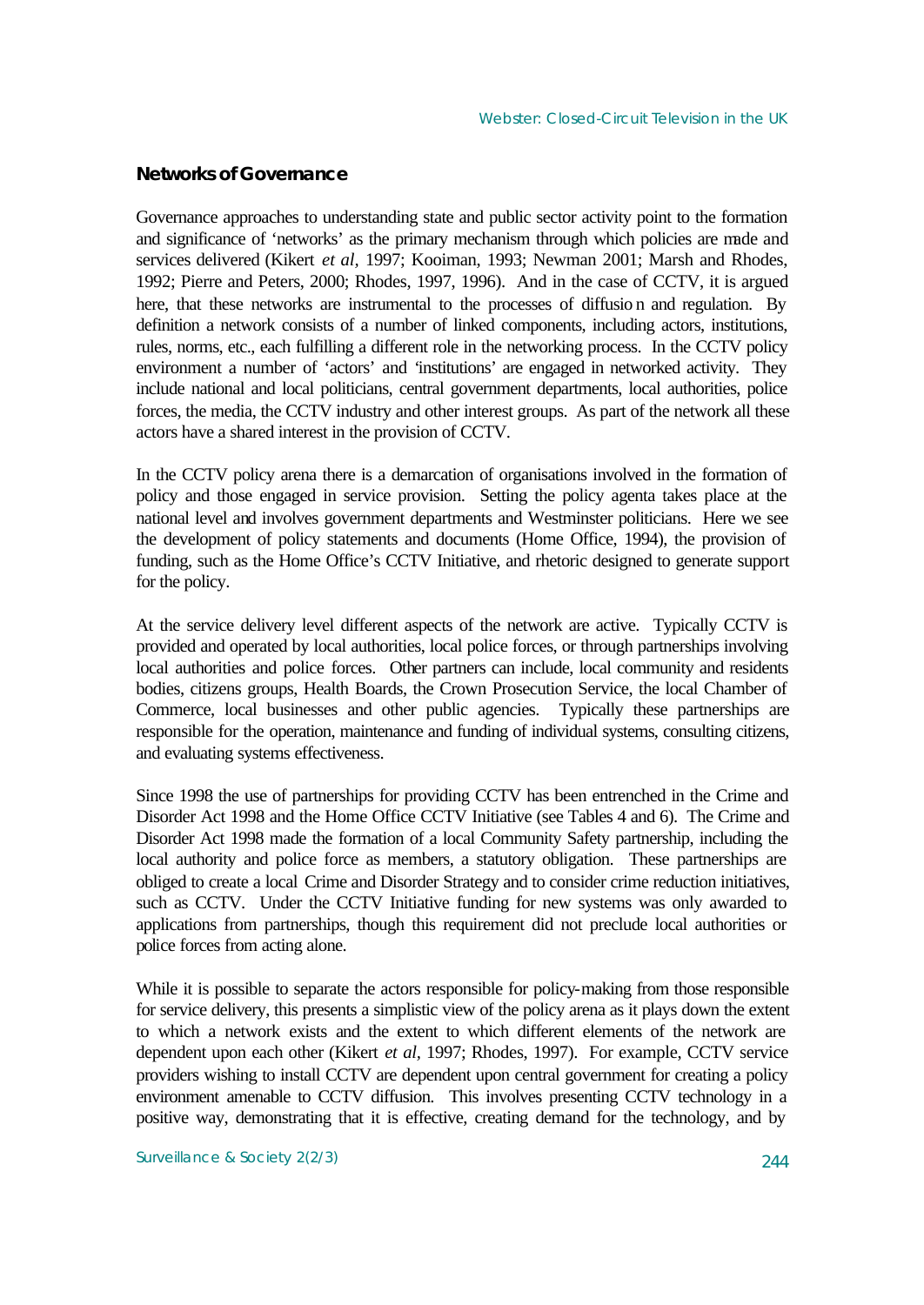making funding available. Equally, the policy-making part of the network is dependent on the service delivery organisations to provide the service. CCTV is delivered locally and therefore requires the involvement of local agencies, especially local authorities and police forces. The successful diffusion of CCTV is therefore dependent on different elements of the network working together. These elements are bound together by shared goals and values, with the key goal being the diffusion and operation of the technology, so as to improve society by reducing crime and the fear of crime. The key value shared by members of the network is that the application of the technology will make a difference in achieving these goals.

By revisiting the different 'eras of diffusion' it is possible to demonstrate how networked activity has developed over time and how these shared values and goals have emerged. In the era of innovation CCTV technology was an untested and unknown technology and unsurprisingly there were only very weak policy networks and no regulating forces. Local authorities in the UK have not traditionally engaged in the widespread visual surveillance of local citizens, so there were no traditions or established groups to support the introduction of the technology.

However, as the technology became 'recognised' as a useful tool for crime reduction, and supported by political discourse, networks started to form around the technology. As there is no history of regulation in this area the fledgling networks regulate themselves. The emergence of voluntary self-regulation is critical to the diffusion of the technology as it shows that the developing networks are aware of the sensitivities of using technology to survey the general public. Self-regulation in this instance is partly to allay the public's fears about the technology being misused.

As we move through the eras and the technology diffuses more widely, so the networks become more influential, and they are able to work with government in the formation of relevant regulation and legislation, so co-regulation emerges. If this account is accurate then the critical period for the diffusion of CCTV is the period between the introduction of the first innovative systems and the more gradual uptake. This is because in this period CCTV has to become recognised as a 'successful' and 'useful' tool that can be implemented without threatening individual's rights to privacy and freedom of movement. In this period, between the eras of innovation and uptake, language and discourse are critical, as only through the general acknowledgement of CCTV as positive valuable technology will its diffusion be accepted.

The development of networks around the provision of CCTV are creating new relationships between the various actors in the policy process, while at the same time being embedded in existing organisational activity. The emergence of regulatory mechanisms from within these networks demonstrates the extent to which networks are accepted by government, and have become part of broader governance arrangements (Newman, 2001). These networks should therefore be seen as flexible, multi-actor, multi-organisation, steering and co-ordination arrangements that have formed around the technology in pursuit of a shared vision – the diffusion of CCTV technology. They are responsible not just for the provision of policy and service, but also for creating the necessary conditions for policy and service to succeed, and for networks to flourish. In the case of CCTV these networks are critical for the successful diffusion of the technology.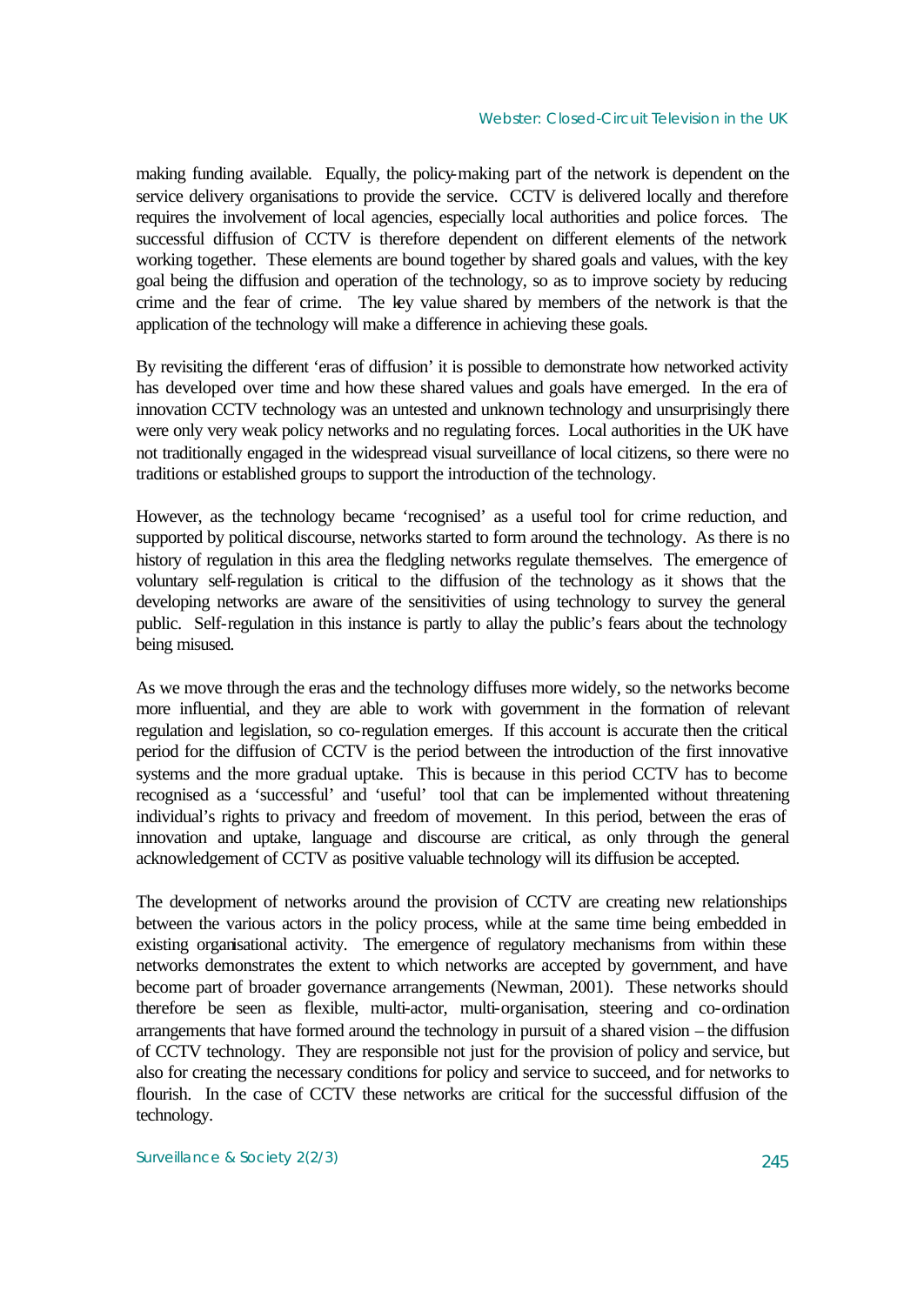## **Governance: Shaping the Process**

The extent to which networks are self-governing entities or are controlled by government is a key point debated by governance theorists (Kooiman, 1993; Pierre and Peters, 2000; Newman, 2001). So while these networks shape the provision and regulation of CCTV it is also apparent that they themselves are being influenced and shaped by central government. Although the emergence of partnerships and co-regulation in the CCTV policy arena might suggest the growth of an independent self-governing network, these developments have been carefully steered and co-ordinated by key central government institutions. The evolving network relationships have been shaped by powerful institutional interests to secure the diffusion of the technology and to ensure that the diffusion of the technology and associated networks are in the interests of the state.

Processes and mechanisms used to shape the formation of networks and the subsequent diffusion of CCTV include, creating governance structures necessary for delivering the technology, shaping discourse via political rhetoric to create a common language in favour of the technology, co-ordinating network activity by providing guidance, advice, support and funding, shaping the diffusion of systems through selective funding, controlling use through the application of legislation, steering working practices by publishing codes of best practice, removing certain regulatory constraints, such as planning permission, and ensuring compliance with best practice by enabling networks to develop self-governing principles.

The Home Office and the Home Office CCTV Initiative have been instrumental driving forces behind the provision of CCTV and in steering and influencing the diffusion process. The initiative is the main funding mechanism for CCTV and has been utilised as an important tool in shaping network development and technological diffusion. It governs the purpose, use and location of new systems, it creates new relationships by requiring the formation of partnerships, and is the source of much positive rhetoric about the usefulness and effectiveness of CCTV. Without the CCTV Initiative, and its forerunner the CCTV Challenge Competition, the widespread uptake of CCTV would not have been possible.

The use of such a mechanism, stimulating demand for CCTV, and allied to political rhetoric, has encouraged the formation of new networks responsible for delivering CCTV. The extend to which the policy process has been 'managed' or 'manipulated' by central government is evident by the way in which those with alternative or dissenting views about the technology have been marginalised within policy networks (Webster, 1999b). The ease with which concerns about the technology have been brushed aside pertinently highlights the role of government in creating an environment malleable to the diffusion of the technology. This has been achieved primarily through the shaping and control of discourse and networks.

## **Conclusions**

This article takes a policy perspective to understanding the diffusion of CCTV systems in public places across the UK. It charts the uptake of CCTV and the emergence of regulatory measures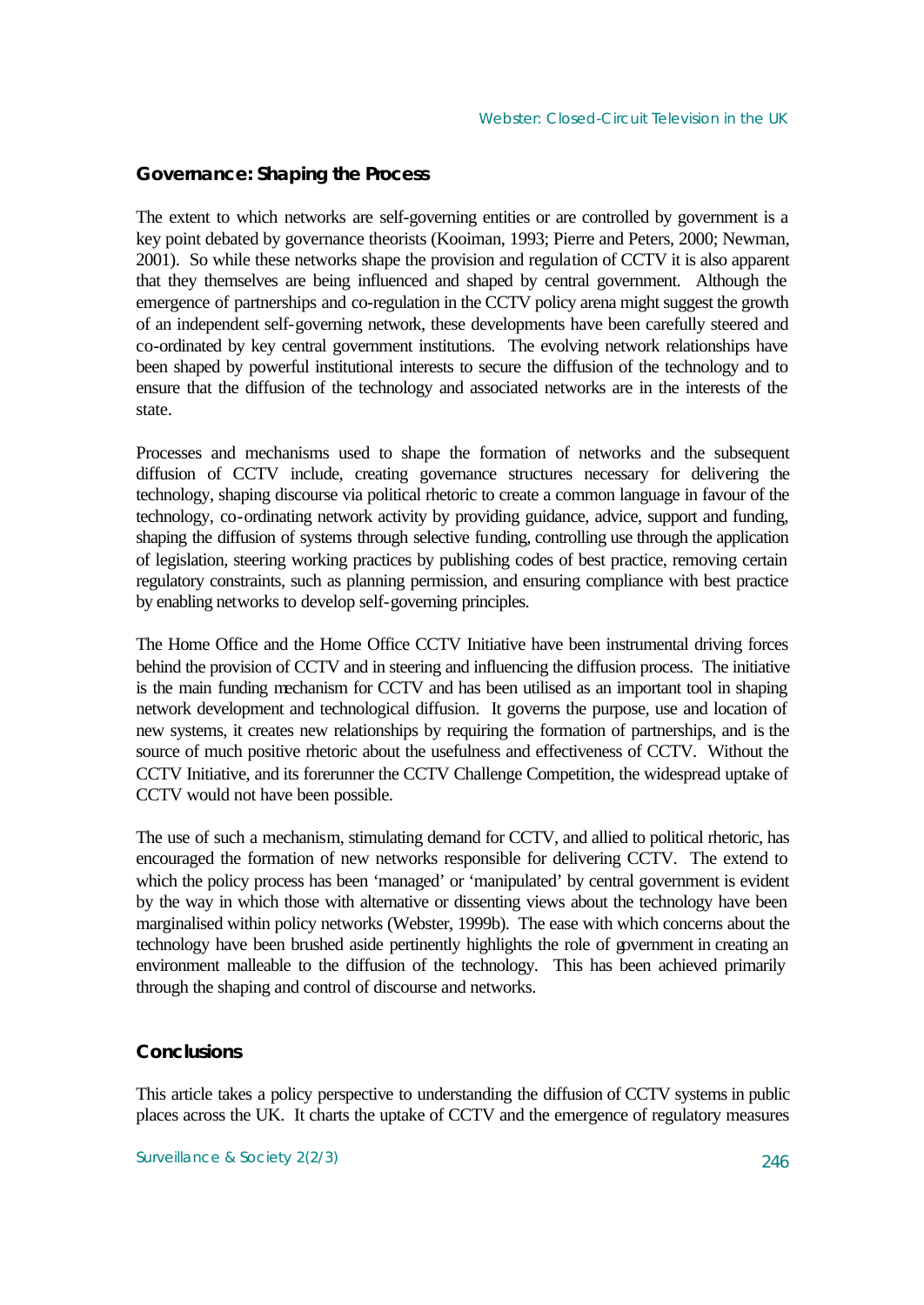associated with its use. It argues that in a relatively short space of time CCTV has diffused rapidly into a wide range of local authority settings and that as the technology has diffused it has moved from a period of virtually no regulation to a period of co-regulation. It also argues that a key feature of the CCTV policy arena is the emergence of policy networks supporting the technology and shaping its regulation.

The pivotal point of this article is that to fully understand the diffusion and regulation of CCTV the *processes* of diffusion and regulation must be accounted for. This involves examining the institutional setting of the technology and the governance arrangements responsible for creating the conditions necessary for successful diffusion. In the case of CCTV it is apparent that although CCTV is delivered and regulated through more decentralised governance mechanisms, and in particular by self-regulating local authorities, the ability of central government to control the policy process has not diminished with the rise of the networked polity. Instead, central government remains the dominant actor in policy-making and service delivery through its ability to govern and shape networks. And by doing so it retains the ability to achieve desired policy and political outcomes, in this instance the provision of CCTV.

The widespread diffusion of CCTV systems has been co-ordinated by central government by a variety of formal and informal shaping mechanisms. These include the shaping of discourse through political rhetoric, the encouragement of self-governing networks, and the control of funding programs. These activities highlight the role played by central government. Regulation is traditionally the preserve of the state and of law, and for technologies like CCTV, with the potential to be used for controlling citizens, there can be no doubt that some form of regulation is necessary. And in the contemporary polity it is apparent that the emerging regulatory framework combines formal regulation with the co-ordination of self-regulating networks of governance.

## **References**

- Armitage, R. (2002) *To CCTV or not to CCTV? A Review o f Current Research into the Effectiveness of CCTV Systems in Reducing Crime*. NACRO Community Safety Practice Briefing. London: NACRO.
- Baldwin, R. and Cave, M. (1999) *Understanding Regulation: Theory, Strategy and Practice*. Oxford: Oxford University Press.
- Bennet, T. and Gelsthorpe, L. (1996) Public attitudes towards CCTV in public places. *Studies on Crime and Crime Prevention* 5(1): 72-90.
- British Security Industry Association (BSIA) (1999) *User Guide to CCTV Systems Performance*. BSIA Paper No.297. Worcester: BSIA.
- British Standards Institute (BSI) (1999) *Closed-Circuit Television (CCTV) Management and Operation – Code of Practice*. BSI: 7958. London: BSI.
- Brown, B. (1995) *CCTV in Town Centres: Three Case Studies*. Crime Detention and Prevention Series, Paper No.68. Home Office Police Department. London: Home Office.
- Bulos, M. and Sarno,C. (1994) *Closed Circuit Television and Local Authority Initiatives: The First Survey*. School of Land Management and Urban Policy. London: South Bank University.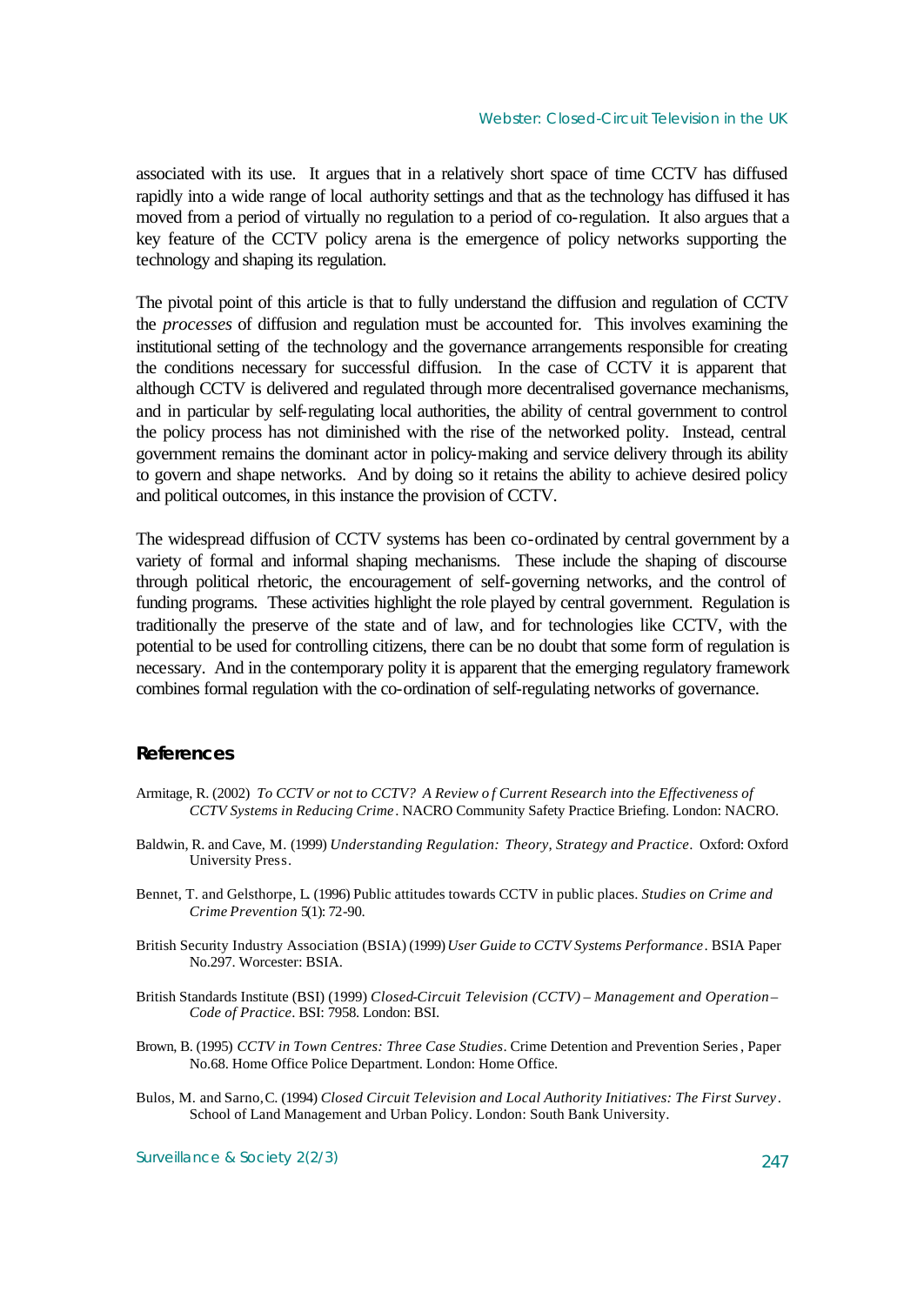- Bulos, M. and Sarno, C. (1996) *Codes of Practice and Public Closed Circuit Television Systems*. London: Local Government Information Unit.
- CCTV Users Group (1999) *Code of Practice and Procedural Manual for the Operation of CCTV*. London: CCTV Users Group
- Crang, M. (1996) Watching the city: video surveillance and resistance. *Environment and Planning* 28(12): 2099-2104.
- Crockard, S. and D. Jenkins, (1998) *An Independent Evaluation of Chelmsford Town Centre CCTV Scheme*. Anglia Polytechnic University: Chelmsford.
- Data Protection Commissioner (2000) *CCTV Code of Practice*. London: The Office of the Data Protection Commissioner.
- Ditton, J. (1998) Public support for town centre CCTV schemes: myth or reality? In Norris, C., Moran, J. and Armstrong, G. (eds.) *Surveillance, Closed Circuit Television and Social Control*. Aldershot: Ashgate.
- Ditton, J., Short, E., Phillips, S., Norris, C. and Armstrong, G. (1999) *The Effects of Closed Circuit Television on Recorded Crime Rates and Public Concern About Crime in Glasgow*. The Scottish Office Central Research Unit. Edinburgh: Scottish Office.
- Fyfe, N. R. and Bannister, J. (1996) City watching: closed circuit television in public spaces. *Area* 28(1): 37-46.
- Graham, S. (1996) CCTV big brother or friendly eye in the sky? *Town and Country Planning* 65(2): 57-60.
- Graham. S, Brooks, J. and Heery, D. (1996) Towns on television: closed circuit television surveillance in British towns and cities. *Local Government Studies,* 22(3): 1-27.
- Gunningham, N. and Rees, J. (1997) Industry self-regulation: an institutional perspective. *Law and Policy* 19(4): 363-414.
- Holznagel, B. and Werle, R. (2002) Sectors and strategies of global communications regulation*. Zeitschrift fur Rechtssoziologie,* 23(1): 3-23.
- Home Office. (2000) *Crime Reduction Programme: CCTV Initiative*. Application Prospectus: Crime Reduction - CCTV, March. London: Home Office.
- Home Office. (1994) *Closed Circuit Television: Looking Out For You*. London: HMSO.
- Honess, T. and Charman, E. (1992) *Closed Circuit Television in Public Places: Its Acceptability and Perceived Effectiveness*. Home Office Police Research Group, Crime Prevention Unit Series, Paper No.35. London: Home Office.
- Just, N. and Latzer, M. (2004) Self- and Co -Regulation in the Mediamatics sector: Transformation of statehood and political strategies at the EU-level. *Knowledge, Technology and Policy*. Forthcoming.
- Kikert, W., Klijn, E-H. and Koppenjan, J.F.M. (eds.) (1997) *Managing Complex Networks: Strategies for the Public Sector*. London: Sage.
- Kooiman, J. (ed.) (1993) *Modern Governance: Government-Society Interactions*. London: Sage.
- Local Government Information Unit (LGIU). (1994) *Candid Cameras: A Report on Closed Circuit Television*. London: LGIU.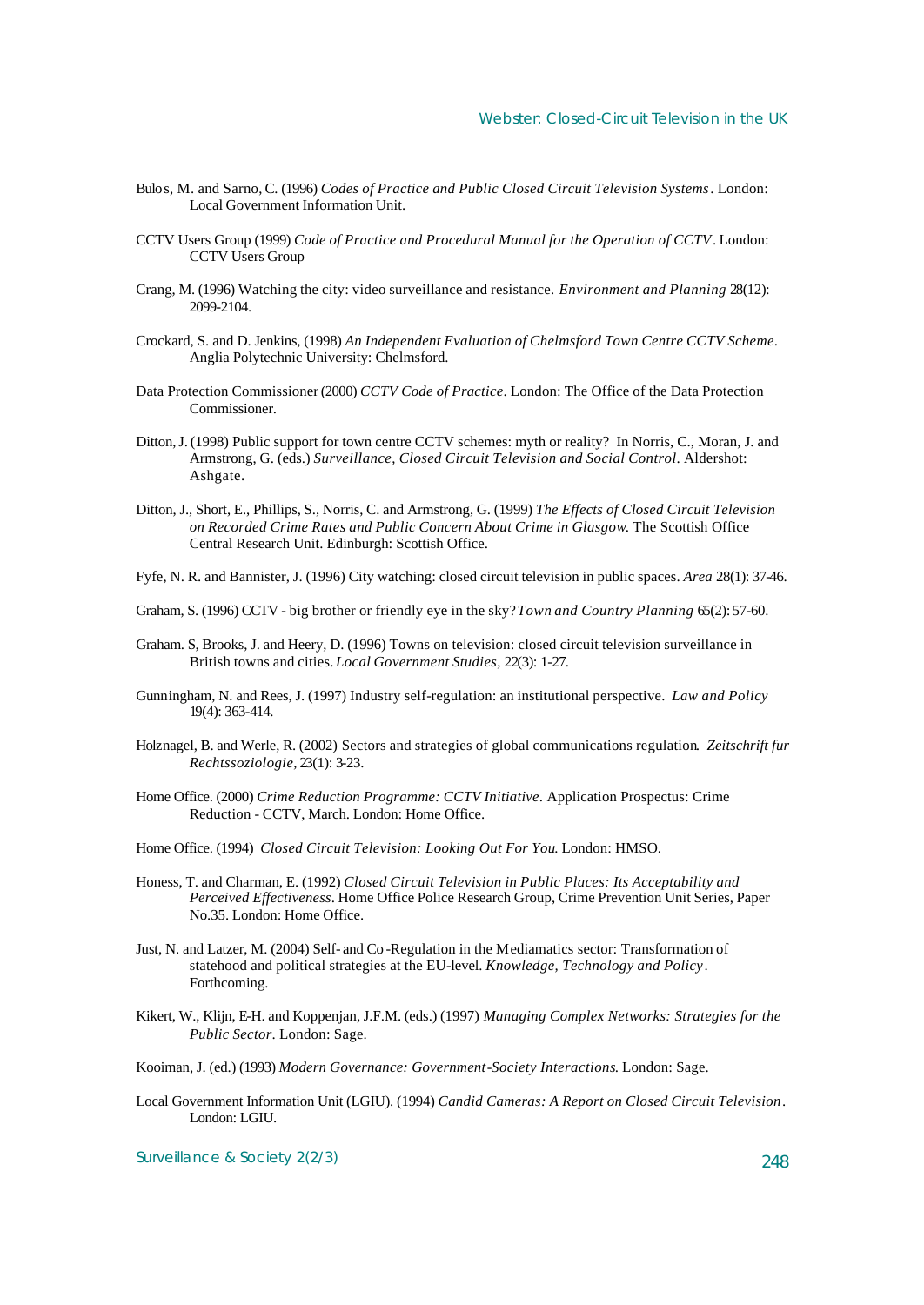- Local Government Information Unit (LGIU). (1996) *A Watching Brief A Code of Practice for CCTV*. London: LGIU.
- Lyon, D. (1994) *The Electronic Eye: The Rise of the Surveillance Society*. Cambridge: Polity Press.
- McCahil, M. and Norris, C. (2002) *CCTV in London*. On the Threshold of the Urban Panopticon? Urbaneye Working Paper No.6. [http://www.urbaneye.net/results/ue\\_wp6.pdf](http://www.urbaneye.net/results/ue_wp6.pdf)
- Maguire, M. (1998) Restraining big brother: the regulation of surveillance in England and Wales. In Norris, C., Moran, J. and Armstrong, G. (eds.) *Surveillance, Closed Circuit Television and Social Control*. Aldershot: Ashgate.
- Marsden, C. T. (ed.) (2000) *Regulating the Global Information Society*. London: Routledge.
- Marsh, D. and Rhodes, R. (eds.) (1992) *Policy Networks in British Government*. Oxford: Clarendon Press.
- Newman, J. (2001) *Modernising Governance: New Labour, Policy and Society*. Sage: London.
- Norris, C. (2004) Opening Remarks. At: CCTV and Social Control The Politics and Practice of Video Surveillance conference, Centre for Criminological Research, University of Sheffield, 8-9 January.
- Norris, C. and Armstrong, G. (1999) *The Maximum Surveillance Society: The Rise of CCTV*. Oxford: Berg.
- Norris, C., Moran, J. and Armstrong, G. (eds.) (1998) *Surveillance, Closed Circuit Television and Social Control*. Aldershot: Ashgate.
- Pierre, J. and Peters, B.G. (2000) *Governance, Politics and the State*. Basingstoke, Macmillan.
- Reeve, A. (1998) The panopticisation of shopping: CCTV and leisure consumption. In Norris, C., Moran, J. and Armstrong, G. (eds.) *Surveillance, Closed Circuit Television and Social Control*. Aldershot: Ashgate.
- Rhodes, R.A.W. (1997) *Understanding Governance*. Buckingham: Open University Press.
- Rhodes, R.A.W. (1996) The new governance: governing without government*. Political Studies,* 44: 652-67.
- Ross, D. and Hood, J. (1998) Closed circuit television (CCTV) the Easterhouse case study. In Montanheiro, L., Haigh, B., Morris, D. and Hrovatin, N. (eds.) *Public and Private Sector Partnerships: Fostering Enterprise*. Sheffield Hallam University Press, 497-516.
- Schmidt, S. and Werle, R. (1998) *Coordinating Technology. Studies in the International Standardisation of Telecommunications*. Cambridge, MA: the MIT Press.
- Scientific and Technological Options Assessment Unit (STOA). (1998) *An Appraisal of Technologies of Political Control (Working Document).* European Parliament, Directorate General of Research, The STOA Programme. Luxembourg: European Parliament.
- Short, E. and Ditton, J. (1996) *Does CCTV Prevent Crime? An Evaluation of The Use of CCTV Surveillance Cameras in Airdrie Town Centre*. Scottish Office Central Research Unit, Edinburgh.
- Short, E. and Ditton, J. (1995) Does CCTV affect crime? *CCTV Today,* 2(2): 10-12.
- Webster, C. W. R. (2004) The Policy Process and Governance in the Information Age: The Case of Closed Circuit Television.Unpublished PhD Thesis, Glasgow Caledonian University, Glasgow, Scotland, UK.